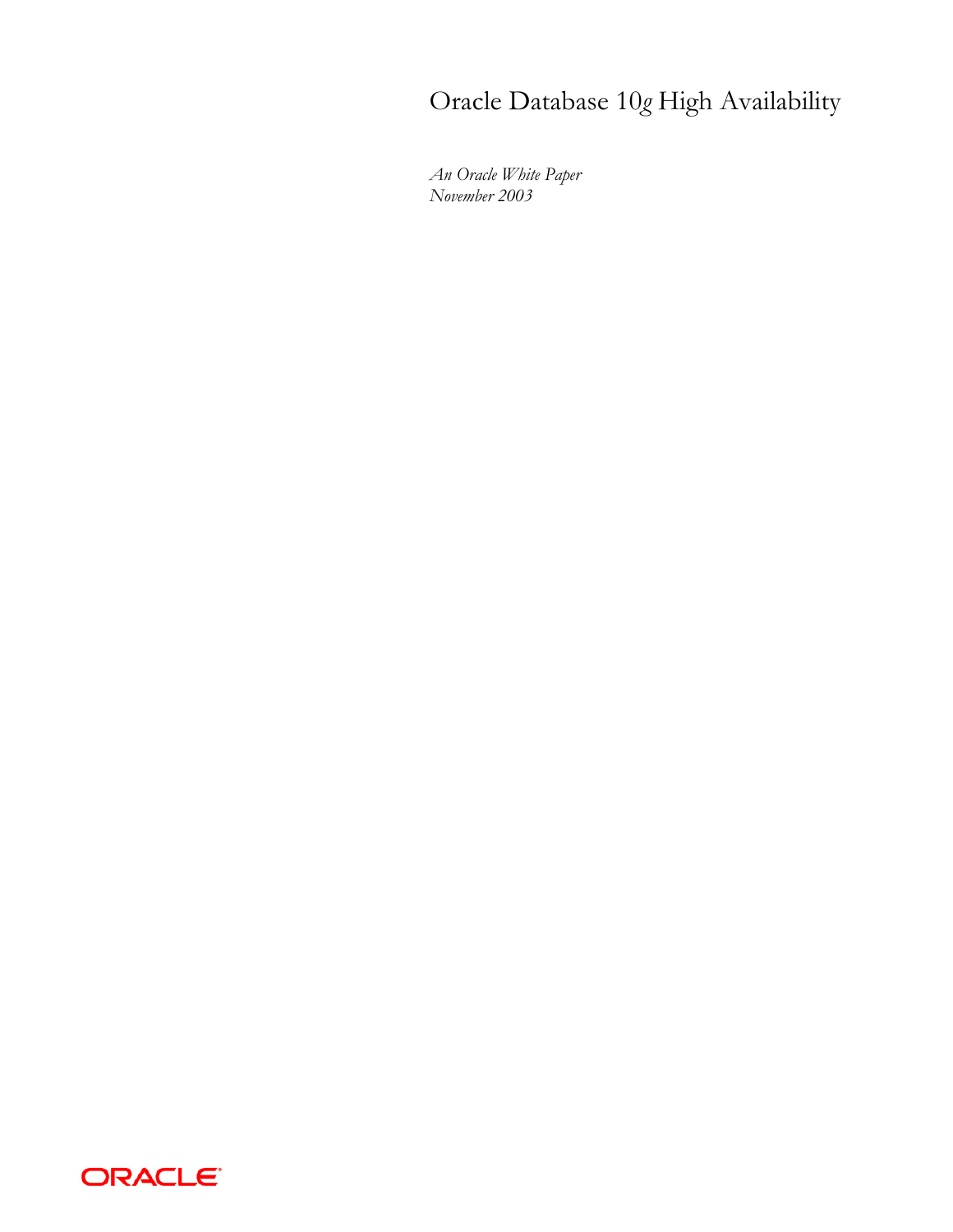## **EXECUTIVE OVERVIEW**

Enterprises have used their information technology (IT) infrastructure to provide competitive advantage, increase productivity, and empower users to make faster and more informed decisions. However, with these benefits has come an increasing dependence on that infrastructure. Should a critical application, server or data become unavailable, the entire business can be placed in jeopardy. Revenue and customers can be lost, penalties can be owed, and bad press can have a lasting effect on customers and a company's reputation. Building a high availability IT infrastructure is critical to the success and well being of all enterprises in today's fast moving economy.

Trends in computing technology are also enabling a new IT architecture, referred to as Grid computing, to be deployed. Grid computing is a new computing architecture that effectively pools large numbers of servers and storage into a flexible, on-demand computing resource for all enterprise computing needs. Technology innovations like low-cost blade servers, small and inexpensive multiprocessor servers, modular storage technologies, and open source operating systems like Linux provide the raw material for the Grid. By harnessing these technologies, and leveraging the Grid technology available in the Oracle Database 10*g*, enterprises can deliver extremely high quality of service to their users while vastly reducing their expenditures on IT. The Oracle Database 10*g* enables you to capture the cost advantages of Grid enterprise computing without sacrificing performance, scalability, security, manageability, functionality, or system availability.

In this paper we will first examine the causes of downtime. We will then and look at the technology available within the Oracle Database, with particular emphasis on the new capabilities in the Oracle Database 10*g*, that enable costly downtime avoidance and rapid recovery from failures that can not be prevented.

## **CAUSES OF DOWNTIME**

One of the challenges in designing a highly available IT Grid infrastructure is examining and addressing all the possible causes of downtime. Figure 1 is a taxonomy of downtime which classifies it into two primary categories: unplanned and planned downtime. It is important to consider causes of both unplanned and planned downtime when designing a fault tolerant and resilient IT infrastructure.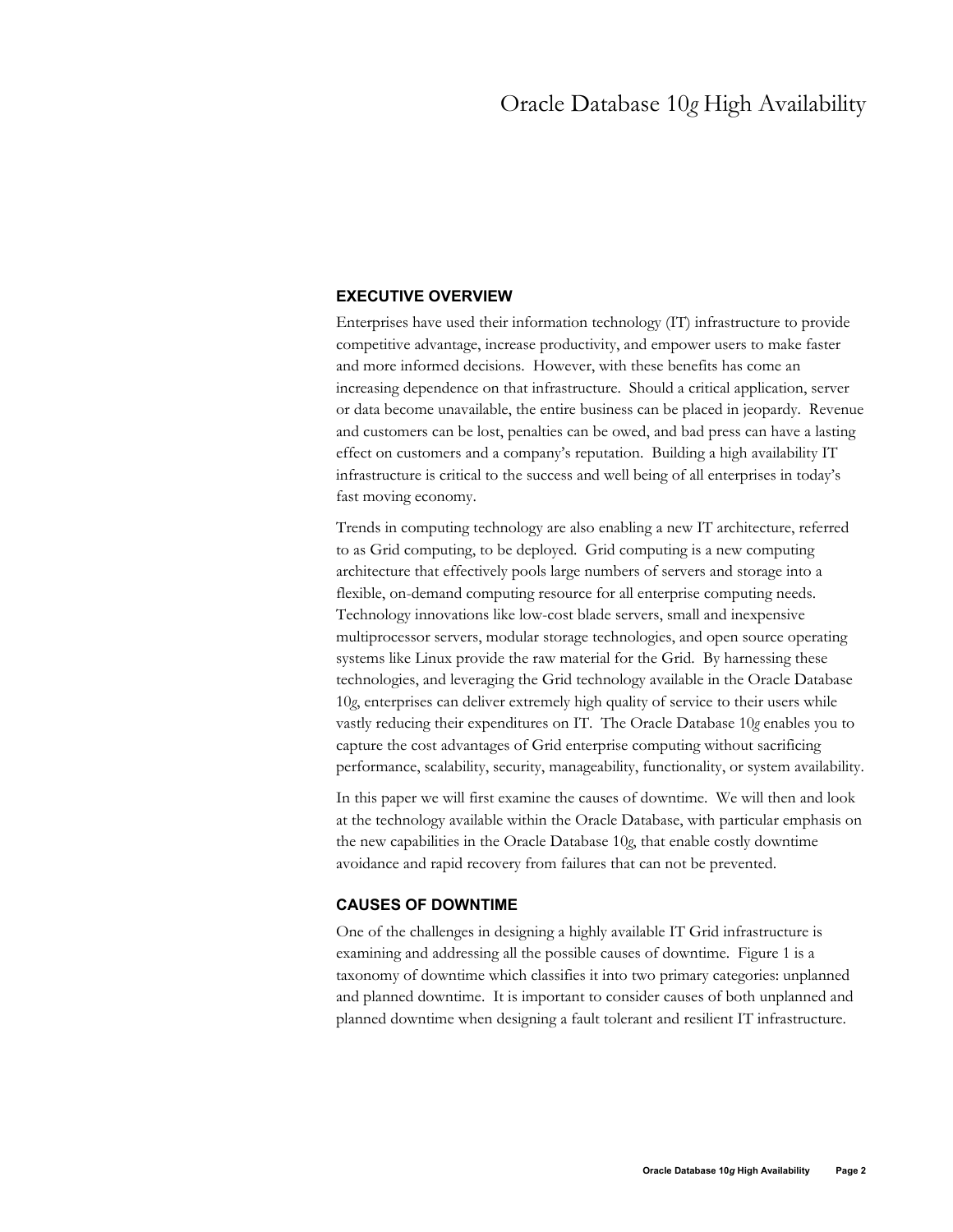

*Figure 1: Causes of Downtime* 

Unplanned downtime is primarily the result of computer failures or data failures. Planned downtime is primarily due to data changes or system changes that must be applied to the production system. In the following sections we will in turn look at each of these four causes of downtime and examine the technology you can apply to avoid them

## **PROTECTING AGAINST COMPUTER FAILURES**

A computer failure occurs when the computer system or database server unexpectedly fails and causes a service interruption. In most cases this is due to hardware breakdown. These type failures are best remedied by taking advantage of fast database crash recovery and cluster technology.



*Figure 2: Computer Failures* 

# **ENTERPRISE GRIDS WITH REAL APPLICATION CLUSTERS**

Real Application Clusters (RAC) enables the enterprise to build database servers across multiple systems that are highly available and highly scalable. In a Real Application Clusters environment Oracle runs on two or more systems in a cluster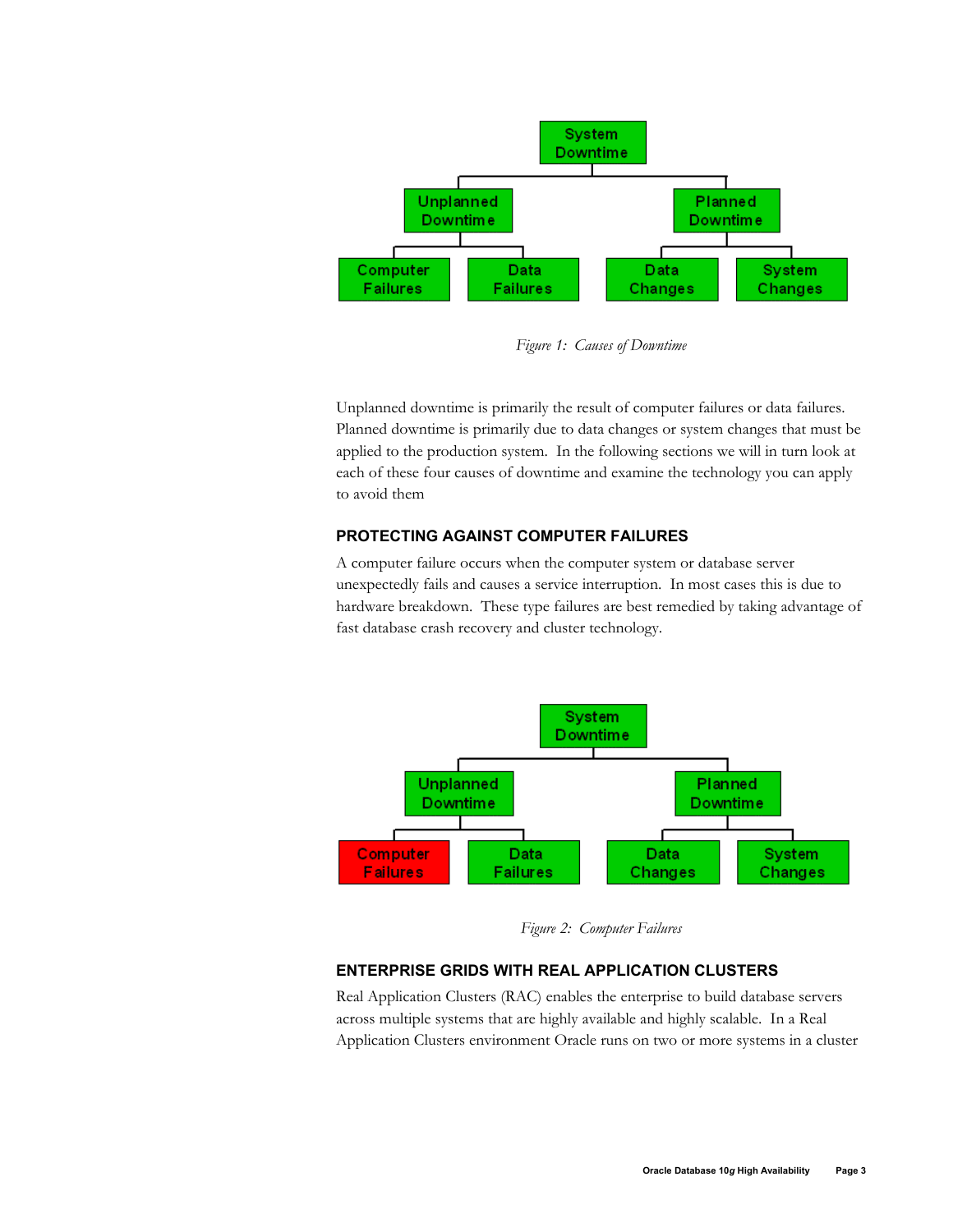while concurrently accessing a single shared database. What this provides is a single database system that spans multiple hardware systems yet appears to the application as a single unified database system. This extends tremendous availability and scalability benefits for all your applications.

- Flexibility and cost effectiveness in capacity planning, so that a system can scale to any desired capacity on demand and as business needs change.
- Fault tolerance to failures within the cluster, especially computer failures.

Real Application Clusters enables enterprise Grids. Enterprise Grids are built out of large configurations of standardized, commodity-priced components: processors, servers, network, and storage. RAC is the only technology that can harness these components into useful processing system for the enterprise. Real Application Clusters and the Grid dramatically reduce operational costs and provide new levels of flexibility so that systems become more adaptive, proactive, and agile. Dynamic provisioning of nodes, storage, CPUs, and memory allow service levels to be easily and efficiently maintained while lowering cost still further through improved utilization. In addition, Real Application Clusters is completely transparent to the application accessing the RAC database and does not need to be modified in any way to be deployed on a RAC system.

Real Application Clusters gives users the flexibility to add nodes to the cluster as the demands for capacity increases, scaling the system up incrementally to save costs and eliminating the need to replace smaller single node systems with larger ones. Grid pools of standard low cost computers and modular disk arrays make this solution even more powerful with the Oracle Database 10*g*. It makes the capacity upgrade process much easier and faster since one or more nodes can be added to the cluster, compared to replacing existing systems with new and larger nodes to upgrade systems. The Cache Fusion technology implemented in Real Application Clusters and the InfiniBand support provided in the Oracle Database 10*g* enables capacity to be scaled near linearly without making any changes to your application.

Another key advantage of this cluster architecture is the inherent fault tolerance provided by multiple nodes. Since the physical nodes run independently, the failure of one or more nodes will not affect other nodes in the cluster. Failover can happen to any node on the Grid. In the extreme case, a Real Application Clusters system will still provide database service even when all but one node is down. This architecture allows a group of nodes to be transparently put online or taken offline, for maintenance, while the rest of the cluster continues to provide database service. RAC provides built in integration with the Oracle Application Server 10*g* for failing over connection pools. With this an application is immediately notified of any failure rather than having to wait tens of minutes for a TCP timeout to occur. The application can immediately take the appropriate recovery action. And Grid load balancing will redistribute load over time.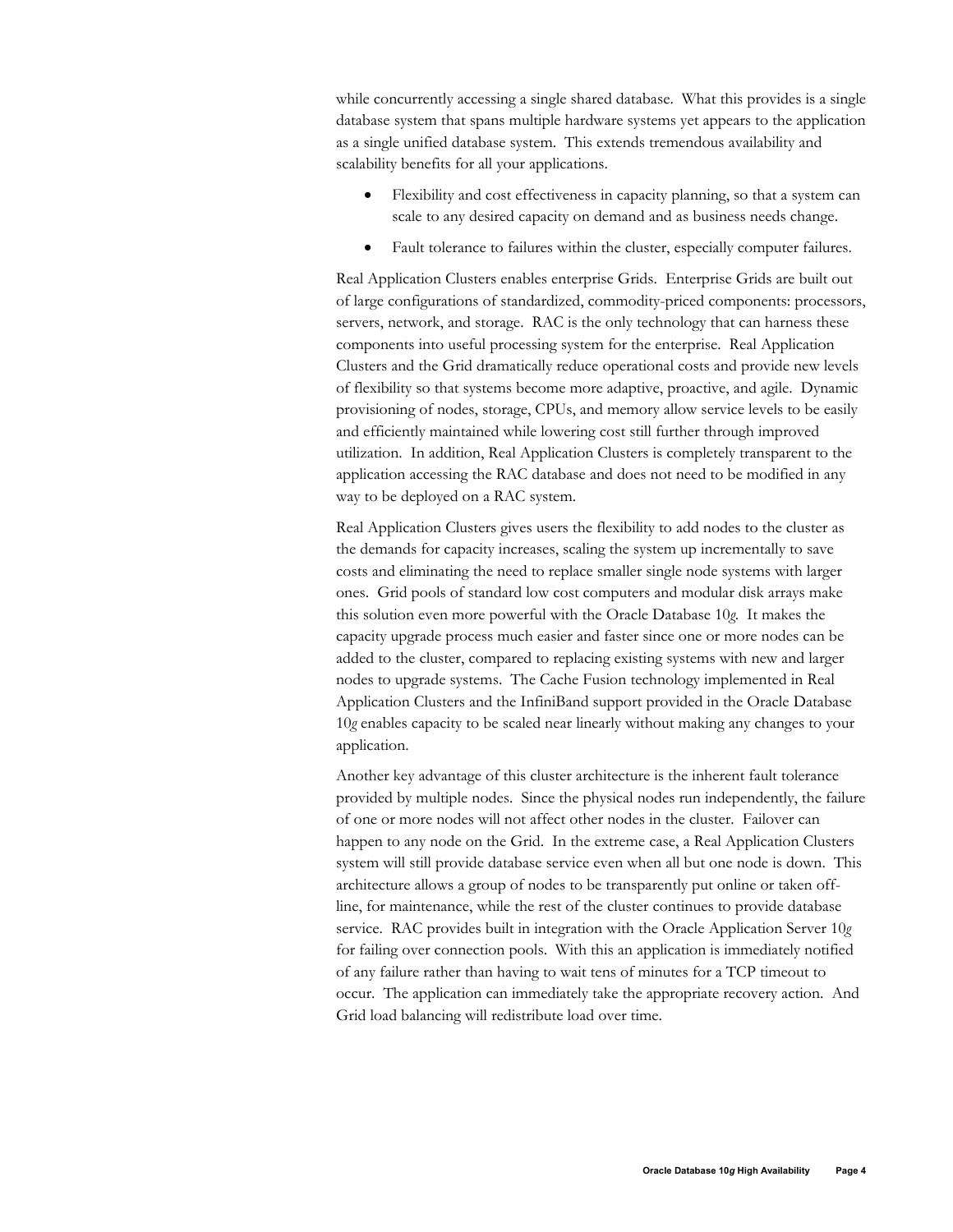Real Application Clusters in Oracle Database 10*g* also provides a complete set of clusterware to manage the cluster. The Oracle Database clusterware provides all the features required to run the cluster, including node membership, messaging services, and locking. And because it is a fully integrated stack with common event and management APIs, it can be centrally managed from Oracle's Enterprise Manager. There is no need to purchase additional software to support your cluster and will avoid errors by reducing cross product coordination. It also provides the same interface and operates the same way across all platforms the Oracle Database is available on. Oracle will also continue to support third-party clusterware use with RAC.

RAC also supports a new abstraction referred to as a service. Services represent classes of database users or applications. Business policies are defined and are automatically applied to these services to perform such tasks as allocating nodes for times of peak processing or to automatically handle a server failure. This ensures the application of system resources where and when they are needed to achieve business goals. Parallel hardware systems utilizing inexpensive commodity components have the potential to provide excellent price/performance advantages over traditional mainframe systems in data-intensive decision support applications. Tightly coupled Symmetric Multi-processor systems (SMP) have been the most widely used parallel hardware systems. These systems utilize multiple processors that share common memory and disk resources and hence are also known as 'shared everything' systems. Primary advantages of SMP systems include simplicity of application development and ease of administration. These systems, however, do not provide any inherent fault-tolerance—the failure of a single critical component such as a CPU could bring the entire system down. Further, they are currently somewhat limited in terms of scalability and growth due to limitations in available system bus bandwidth and operating system software scalability.

## **BOUNDING DATABASE CRASH RECOVERY**

One of the most common causes of unplanned downtime is a system fault or crash. System faults are the result of hardware failures, power failures, and operating system or server crashes. The amount of disruption these failures cause will depend upon the number of affected users, and how quickly service is restored. High availability systems are designed to quickly and automatically recover from failures, should they occur. Users of critical systems look to the IT organization for a commitment that recovery from a failure will be fast and will take a predictable amount of time. Periods of downtime longer than this commitment can have direct effects on operations, and lead to lost revenue and productivity.

The Oracle Database provides very fast recovery from system faults and crashes. However, equally important to being fast is being predictable. The Fast-Start Fault Recovery Fault technology included in the Oracle Database automatically bounds database crash recovery time and is unique to the Oracle Database. The database will self-tune checkpoint processing to safeguard the desired recovery time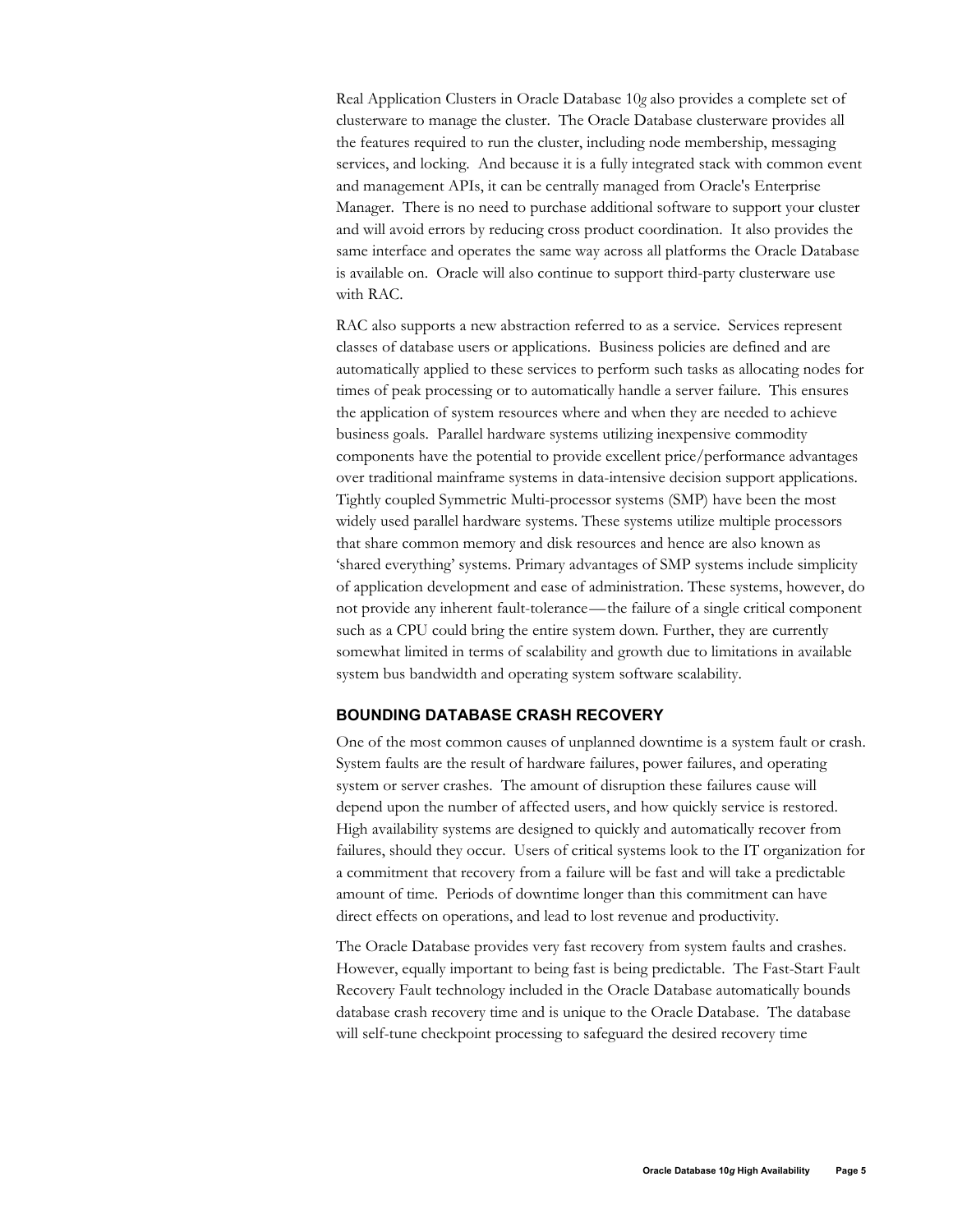objective. This makes recovery time fast and predictable, and improves the ability to meet service level objectives. Oracle's Fast-Start Fault Recovery can reduce recovery time on a heavily loaded database from tens of minutes to less than 10 seconds.

## **PROTECTING AGAINST DATA FAILURES**

A data failure is the loss, damage, or corruption of critical enterprise data. The causes of data failure are more complex and subtle than computer failure and can be caused by a failure of the storage hardware, human error, corruption, or site failure.



*Figure 3: Data Failures* 

It is extremely important to design a solution to protect against and recover from data failures. A system or network fault may prevent users from accessing data, but data failures without proper backups or recovery technology can result in an a recovery taking many hours to perform, or lost data.

In Oracle Database 10*g* we have significantly enhanced our data protection capabilities. The motivation for many of these enhancements is the new economics around data protection and recovery. Over the last twenty years disk capacity has grown by three orders of magnitude. In the early 1980's a 200MB disk was state of the art. Today a state of the art disk is 200GB – and there is no end in sight for this growth in capacity. It will not be long before 500GB or 1TB disks are available. The flip side of this trend is that disk storage is getting cheaper and cheaper. As disk capacity grows the cost per megabyte has fallen to the point today where a megabyte of storage costs pennies. This makes disk storage very cheap and competitive with tape as a backup media. Plus disk has the additional benefit of being online – i.e., available all the time without delay – and provides random access to the data. These trends allowed Oracle to rethink and rearchitect our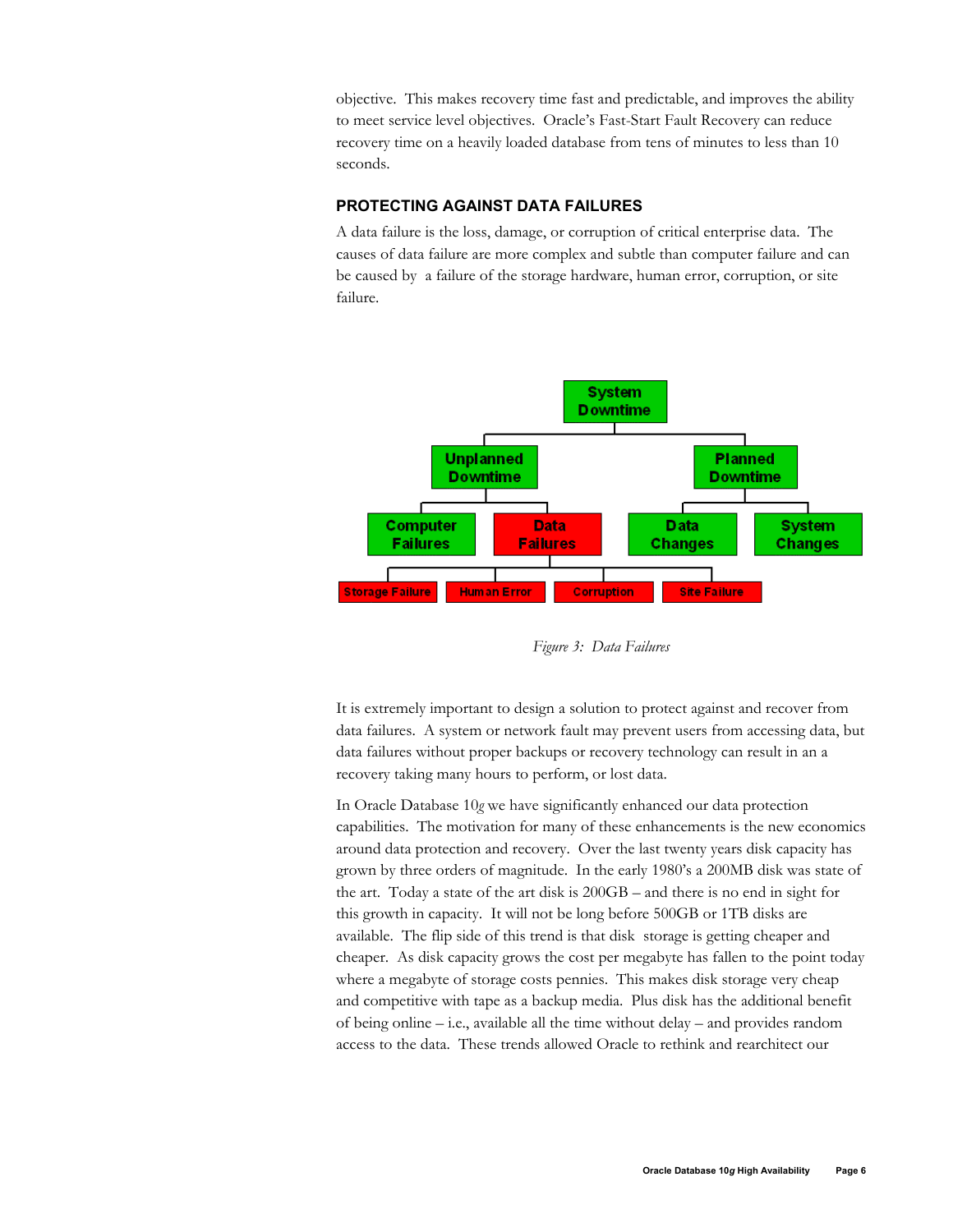recovery strategy to take advantage of these economic dynamics. By making some disk storage available to Oracle you will be able to reduce backup and recovery time from hours to minutes. In essence you can trade inexpensive disk storage for expensive downtime.

## **PROTECTING AGAINST STORAGE FAILURES**

Provisioning storage for a single database instance, let alone an entire enterprise, can be complex. Typically, the process includes: estimating the amount of space you're likely to need; map out what you hope will be an optimal layout (where to put data files, archive files, and so on to avoid hot-spots); create logical volumes; create file systems; define and setup how you will protect and mirror your data; define and implement your backup and recovery plan for this data; install Oracle; and finally, create your database. And then the hard work begins, looking for hotspots that negatively affect performance; moving data files around to reduce contention, and dreading the day you know will come when a disk crash occurs or when you run out of space, and have to add more disks and shift all the files around again to rebalance across your updated storage configuration.

Fortunately, that scenario is changing dramatically, with the new Automatic Storage Management (ASM) feature of the Oracle Database. ASM provides a vertically integrated file system and volume manager directly in the Oracle kernel, resulting in much less work to provision database storage, with a higher level of availability, without the expense, installation and maintenance of specialized storage products, and provides unique capabilities for database applications. ASM spreads its files across all available storage for optimal performance, and it can mirror as well, providing protection against data loss. ASM extends the concept of SAME (stripe and mirror everything) and adds more flexibility in that it can do mirroring at the database file level instead of having to mirror at the entire disk level.

But more importantly, ASM eliminates the complexity associated with managing data and disks; it vastly simplifies the processes of setting up mirroring, adding disks, and removing disks. Rather than managing hundreds, possibly thousands of files (as in a large data warehouse) DBAs using ASM create and administer a largergrained object, the disk group, which identifies the set of disks that will be managed as a logical unit. The automation of the file naming and placement of the underlying database files save the DBAs time and ensures best practice standards are followed.

ASM's native mirroring mechanism is an option that is used to protect against storage failures. By default mirroring is enabled and triple mirroring is also available. With ASM mirroring, an additional level of data protection can be provided with the use of failure groups. A failure group is a set of disks sharing a common resource (disk controller or an entire disk array) whose failure can be tolerated. Once defined, an ASM failure group will intelligently place redundant copies of the data in separate failure groups to ensure that the data will be available and transparently protected against the failure of any component in the storage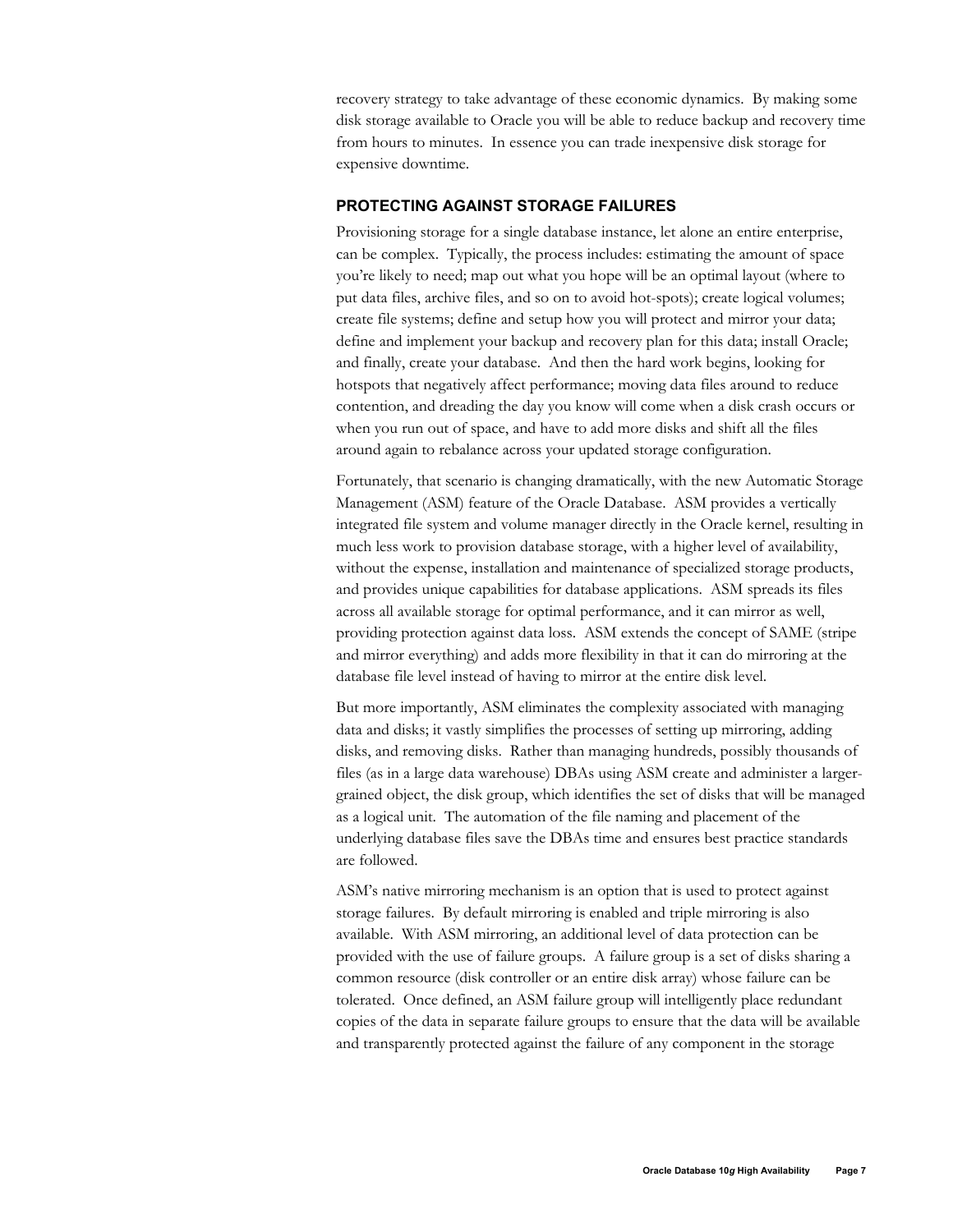subsystem. In addition ASM supports the Hardware Assisted Resilient Data capability (discussed below in the Protecting Against Data Corruptions section) to further protect your data.

### **PROTECTING AGAINST HUMAN ERRORS**

Almost any research done on the causes of downtime identifies human error as the single largest cause of downtime. Human errors like: the inadvertent deletion of important data; or when an incorrect WHERE clause in an UPDATE statement updates many more rows than were intended; need to be prevented wherever possible, and undone when the precautions against them fail. The Oracle Database provides easy to use yet powerful tools that help administrators quickly diagnose and recover from these errors, should they occur. It also includes features that allow end-users to recover from problems without administrator involvement, reducing the support burden on the DBA, and speeding recovery of the lost and damaged data.

#### **GUARDING AGAINST HUMAN ERRORS**

The best way to prevent errors is to restrict a user's access to data and services they truly need to conduct their business. The Oracle Database provides a wide range of security tools to control user access to application data by authenticating users and then allowing administrators to grant users only those privileges required to perform their duties. In addition the security model of Oracle Database provides the ability to restrict data access at a row level, using the Virtual Private Database feature, further isolating users from data they do not need not access to.

#### **ORACLE FLASHBACK TECHNOLOGY**

When authorized people make mistakes you need the tools to correct these errors. The Oracle Database 10*g* provides a family of human error correction technology called Flashback. Flashback revolutionizes data recovery. In the past it might take minutes to damage a database but hours to recover it. With Flashback the time to correct errors equals the time it took to make the error. It is also extremely easy to use and a single short command can be used to recover the entire database instead of following some complex procedure. Flashback provides a SQL interface to quickly analyze and repair human errors. Flashback provides fine-grained surgical analysis and repair for localized damage -- like when the wrong customer order is deleted. Flashback also allows for correction of more widespread damage yet does it quickly to avoid long downtime -- like when all of this month's customer orders have been deleted. Flashback is unique to the Oracle Database and supports recovery at all levels including the row, transaction, table, tablespace, and database wide.

### *FLASHBACK QUERY*

Oracle Flashback Query, a feature introduced in the Oracle9i Database allows an administrator or user to query any data at some point-in-time in the past. This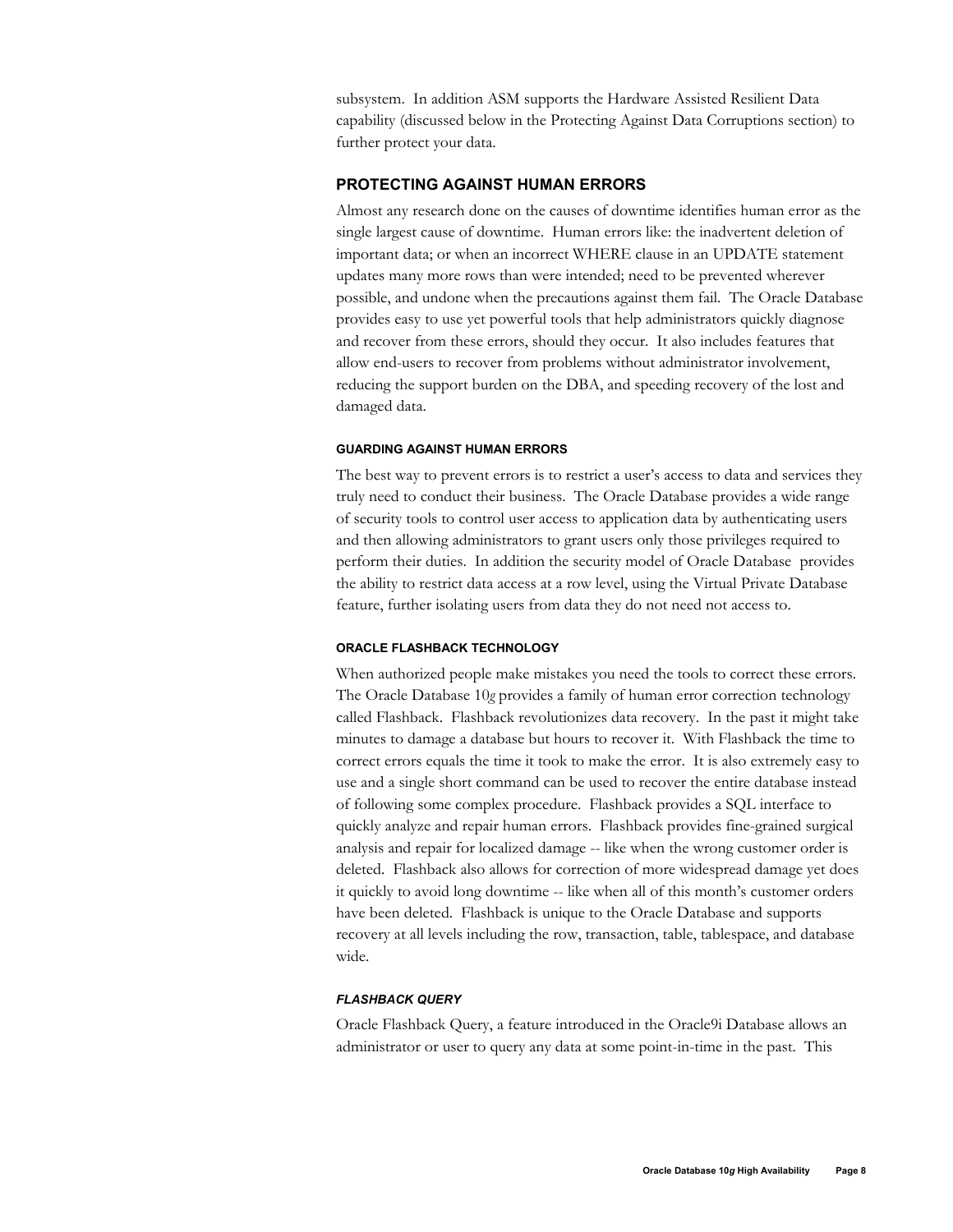powerful feature can be used to view and reconstruct lost data that may have been deleted or changed by accident. For example:

Select \* from EMPLOYEE as of '2:00 P.M.' where …

This statement displays rows from the table EMPLOYEE from 2pm today. Developers can use this feature to build self-service error correction into their applications, empowering end-users to undo and correct their errors without delay, rather than burdening administrators to perform this task. Flashback Query is extremely simple to manage, as the database automatically keeps the necessary information to reconstruct data for a configurable time into the past.

## *FLASHBACK VERSIONS QUERY*

The Flashback Versions Query provides a way to view changes made to the database at the row level. It is an extension to SQL and allows the retrieval of all the different versions of a row across a specified time interval. For example:

> Select \* from EMPLOYEE versions between '2:00 PM' and '3:00 PM' where …

This statement displays each version of the row – each changed by a different transaction – between 2 and 3 PM today. Using this a DBA can pinpoint when and how data is changed and trace it back to the user, application, or transaction. This allows the DBA to track down the source of a logical corruption in the database and correct it. It also enables the application developer to debug their code.

#### *FLASHBACK TRANSACTION QUERY*

Flashback Transaction Query provides a way to view changes made to the database at the transaction level. It is an extension to SQL that allows you to see all changes made by a transaction. For example:

> Select \* from DBA\_TRANSACTION\_QUERY where xid = '000200030000002D';

This statement will show all the resultant changes made by this transaction. In addition, compensating SQL statements are returned and can be used to undo changes made to all rows by this transaction. Again using a precision tool like this the DBA and application developer can precisely diagnose and correct logical problems in the database or application.

#### *FLASHBACK DATABASE*

To bring an Oracle database to a previous point in time, the traditional method is to do point in time recovery. However, point-in-time recovery can take hours, or even days, since it requires the whole database to be restored from backup and recovered to the point in time just before the error was introduced into the database. With the size of databases constantly growing, it will take hours or even days just to restore the whole database.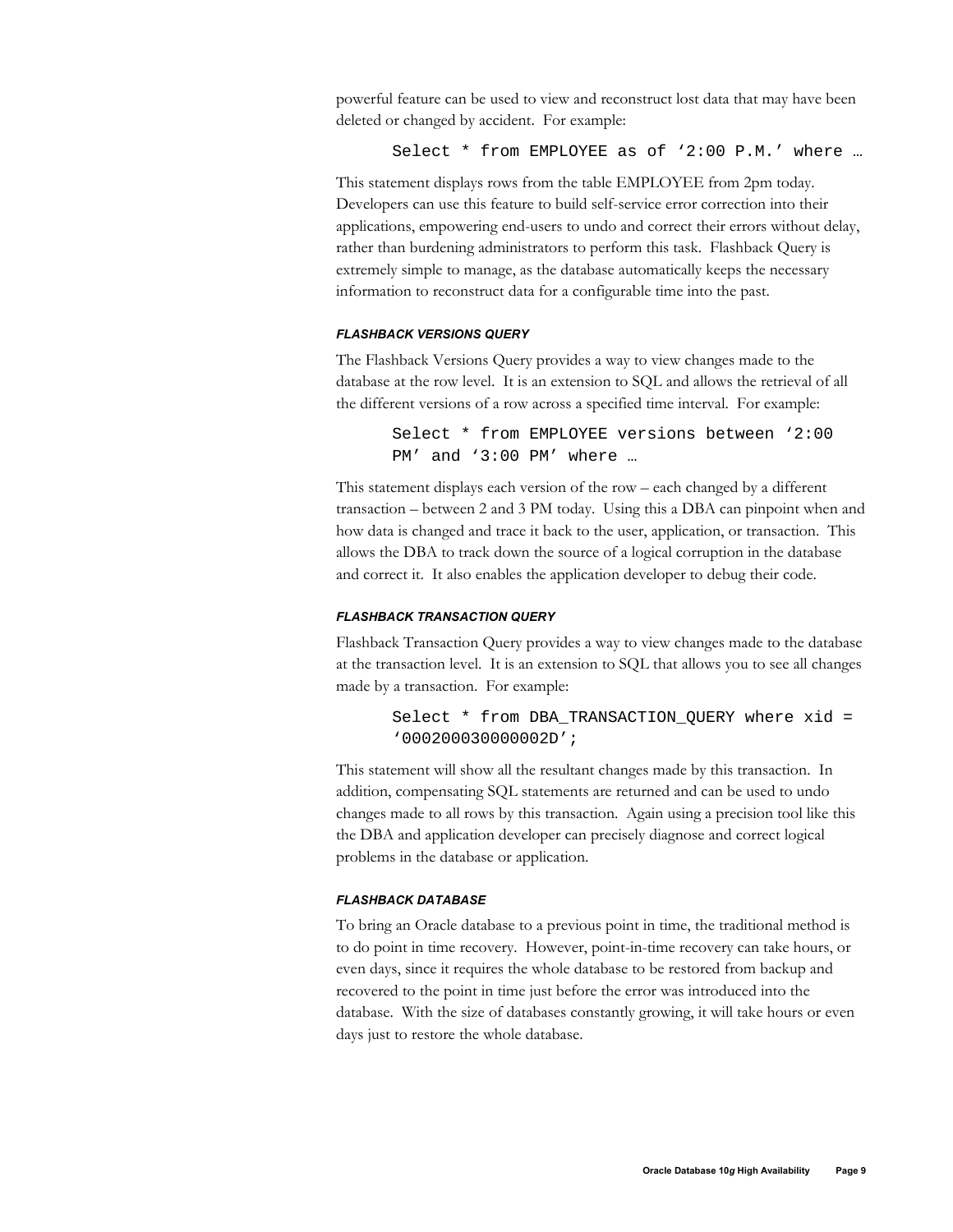Flashback Database is a new strategy for doing point in time recovery. It quickly rewinds an Oracle database to a previous time to correct any problems caused by logical data corruption or user error. Flashback logs are used to capture old versions of changed blocks. One way to think of it is as a continuous backup or storage snapshot. When recovery needs to be performed the Flashback logs are quickly replayed to restore the database to a point in time before the error and just the changed blocks are restored. It is extremely fast and reduces recovery time form hours to minutes. In addition it is extremely easy to use. A database can be recovered to 2:05 PM by simply issuing the following single command.

FLASHBACK DATABASE to '2:05 PM';

No restore from tape, no lengthy downtime, and no complicated recovery procedures are required to use it. You can also use Flashback, then open the database read-only and examine its contents. If you determine you Flashbacked to far, or not far enough, you can reissue the flashback command to find the proper point in time before the database was damaged. Flashback is also integrated with Data Guard so you Flashback the production and standby databases together (see the Data Guard section below).

Flashback Database is just like having a rewind or undo button for the database.

#### *FLASHBACK TABLE*

Flashback Transaction Query provides a way to view changes made to the database at the transaction level. It is an extension to SQL that allows you to see all changes made by a transaction. For example:

> FLASHBACK TABLE orders, order\_items TO TIMESTAMP (JUL-07-2003, 02:33:00);

This command would rewind any updates to the orders and order\_items tables that have been done between the current time and specified timestamp in the past. Flashback Table performs this operation online and in-place and it maintains any referential integrity constraints between the tables.

Flashback Table is just like having a rewind or undo button for a table, or set of related tables.

#### *FLASHBACK DROP*

Dropping, or deleting, database objects by accident is a mistake people have, and probably always, will make.. "I thought I was connected to the test database when I deleted that table" has been heard to often by Oracle Support. Users soon realize their mistake but by then it is too late and there is no way to easily recover the dropped tables and its indexes, constraints, and triggers. Objects once dropped were dropped forever. In case of really important tables or other objects (like indexes, partitions or clusters), the DBAs had to perform a point-of-time recovery, which may be very time consuming and lead to loss of recent transactions.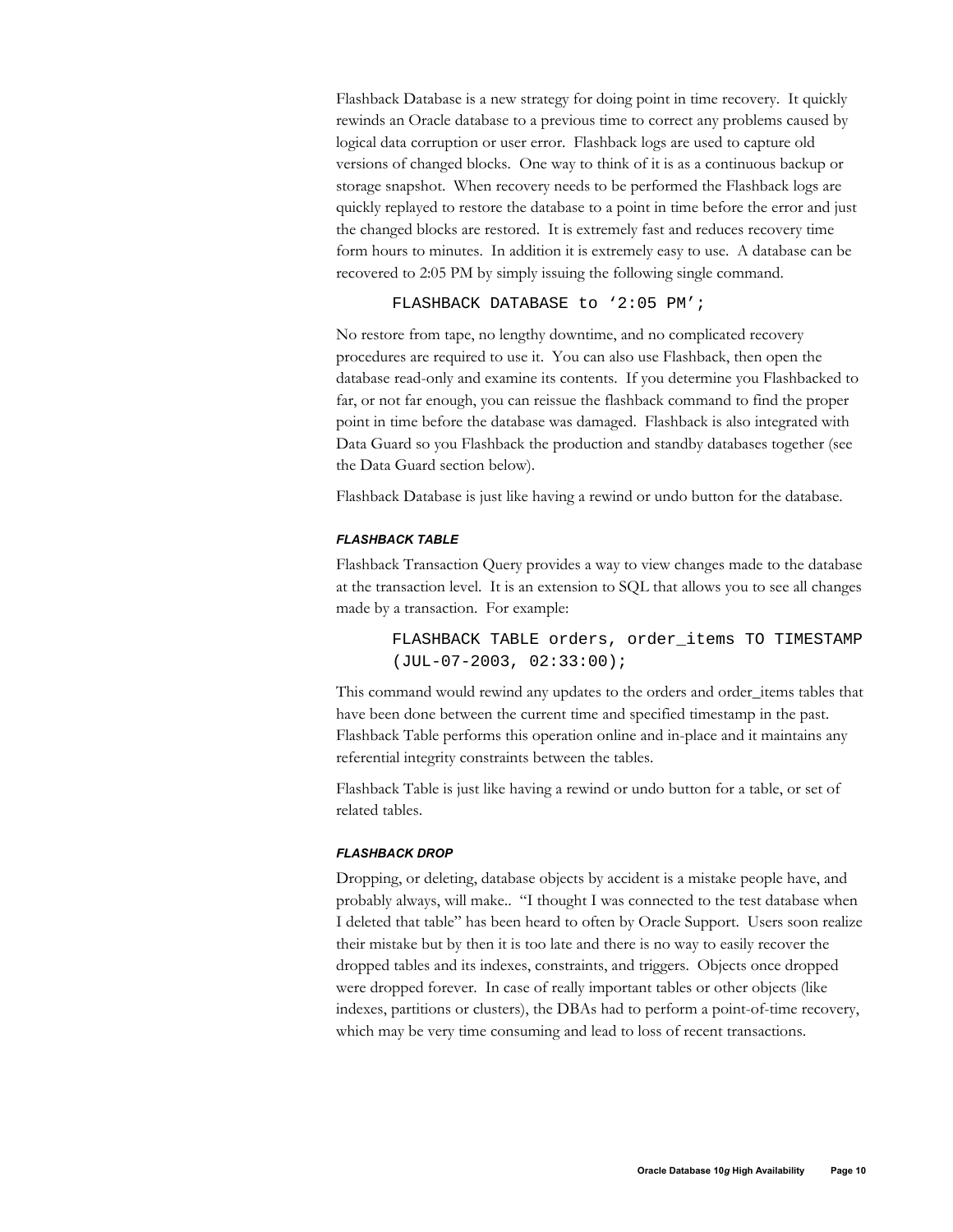Flashback Drop provides a safety net when dropping objects in Oracle Database 10*g*. When a user drops a table, Oracle will place it in a Recycle Bin. Objects in the Recycle Bin will remain there until user decides to permanently remove them or the space pressure is placed on the tablespace containing the table. The recycle bin is a virtual container where all dropped objects reside. Users can look in the Recycle Bin and "undrop" the dropped table and its dependent objects. For example the table employee and all its dependent objects would be "undropped" by the following command.

FLASHBACK TABLE employee BEFORE DROP;

Flashback Drop is just like having an undrop button for a table, and its dependent objects.

#### **LOGMINER™ SQL-BASED LOG ANALYZER**

Oracle log files contain a wealth of useful information about the activities and history of an Oracle database. Log files contain all of the data needed to perform database recovery. They also record every change made to data and metadata in the database. LogMiner is a fully relational tool that allows redo log files to be read, analyzed, and interpreted using SQL. Analysis of the log files with LogMiner can be used to track or audit changes to data, provide supplemental information for tuning and capacity planning, retrieve critical information for debugging complex applications, or recovering deleted data.

## **PROTECTING AGAINST DATA CORRUPTIONS**

A corruption is created by a faulty component in the IO stack. For example the database issues IOs as the result of an update transaction. The database IOs are passed to: the IO code in the operating system which passes it to the file system; which passes it to the volume manager; which passes it to the device driver; which passes it to the Host-Bus-Adapter; which passes it to the storage controller; which passes it to the disk drive to finally be written. Bugs or a hardware failure in any component in the IO stack could "flip some bits" in the data resulting in corrupt data being written to the database. This corruption could be to database control information or user data either of which could be catastrophic to the functioning and availability of the database. Similarly a disk failure could damage database files requiring backups be used to recover the database.

#### **ORACLE HARDWARE ASSISTED RESILIENT DATA (HARD)**

Oracle's Hardware Assisted Resilient Data (HARD) is a comprehensive program designed to prevent data corruptions before they happen. Data corruptions while rare, can have a catastrophic effect on a database, and therefore a business. By implementing Oracle's data validation algorithms inside storage devices, Oracle will prevent corrupted data from being written to the database files on permanent storage. This type of end-to-end high-level software to low-level hardware validation is a unique capability provided by Oracle its our storage partners. Oracle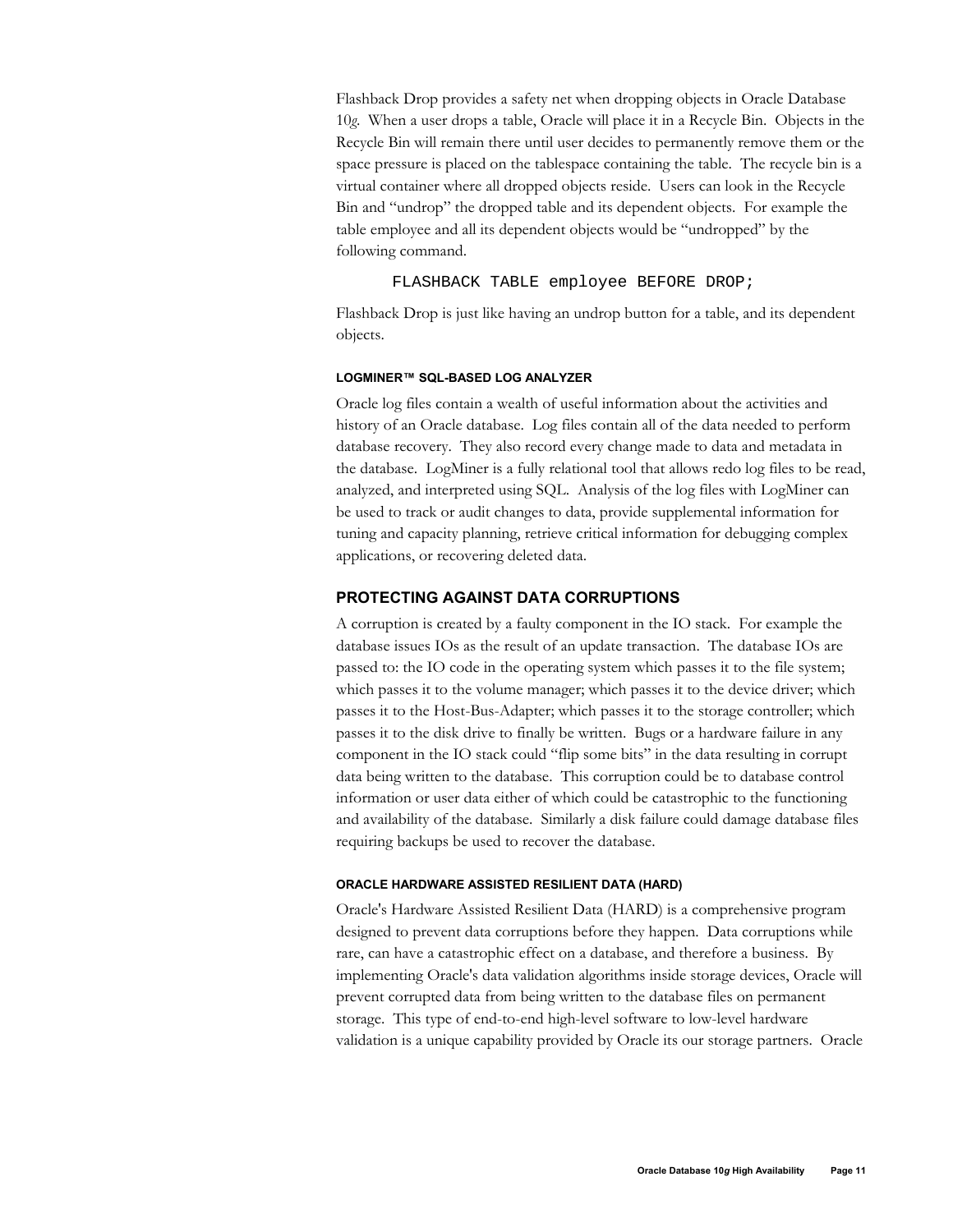validates and adds protection information to the database blocks and the protection information is validated by the storage device. HARD prevents corruptions from being introduced into the IO path between the database and storage and eliminates a large class of failures that the database industry has previously been powerless to prevent. RAID has gained a wide following in the storage industry by ensuring the physical protection of data, HARD takes data protection to the next level by going beyond protecting physical bits, to protecting business data.

HARD was first made available with the Oracle9i Database but has been extended in the Oracle Database 10*g*. The validation is more comprehensive and all file types and block are protected by HARD including database files, online logs, archive logs and backups. In addition ASM enables HARD without having to use raw disk devices. HARD support is offered in conjunction with many of the major storage vendors.

#### **FLASH BACKUP AND RECOVERY**

There is no substitute for backups of enterprise data. Although rare, multiple failures can render even data mirrored in the storage subsystem unusable. Fortunately, Oracle provides online tools to properly backup all your data, to restore data from a previous backup, and to recover changes to that data up to the time just before the failure occurred.

Backing up a large database system is no simple task. A large database can be composed of hundreds of files spread over many different disks. Neglecting to backup a critical file can render the entire database backup unusable. Often these damaged files are not discovered until they are needed. Recovery Manager (RMAN) is a tool that manages the backup, restore, and recovery process for the Oracle Database. It creates and maintains backup policies, and catalogs all backup and recovery activities. All data blocks can be analyzed for corruption during backup and restore to prevent propagation of corrupt data through to the backups. Most importantly, Recovery Manager ensures all necessary data files are backed up, and the database is recoverable.

Recovery Manager automatically keeps track of the files needed to restore the database within a user-specified window. It can automatically restart interrupted operations, handle corrupted log files, and restore an individual data block while the remainder of the database remains online.

RMAN in the Oracle Database 10*g* radically enhances database backup and recovery. RMAN can automatically manage backing up and recovering all your data to the Flash Recovery area. The Flash Recovery Area is a unified disk-based storage location for all recovery related files and activities in an Oracle database. Given the new economics of storage that were previously discussed in this paper, making backups to disk instead of tape, enables faster backups. But more importantly, if database media recovery is required, then your datafile backups are readily available radically speeding database recovery time.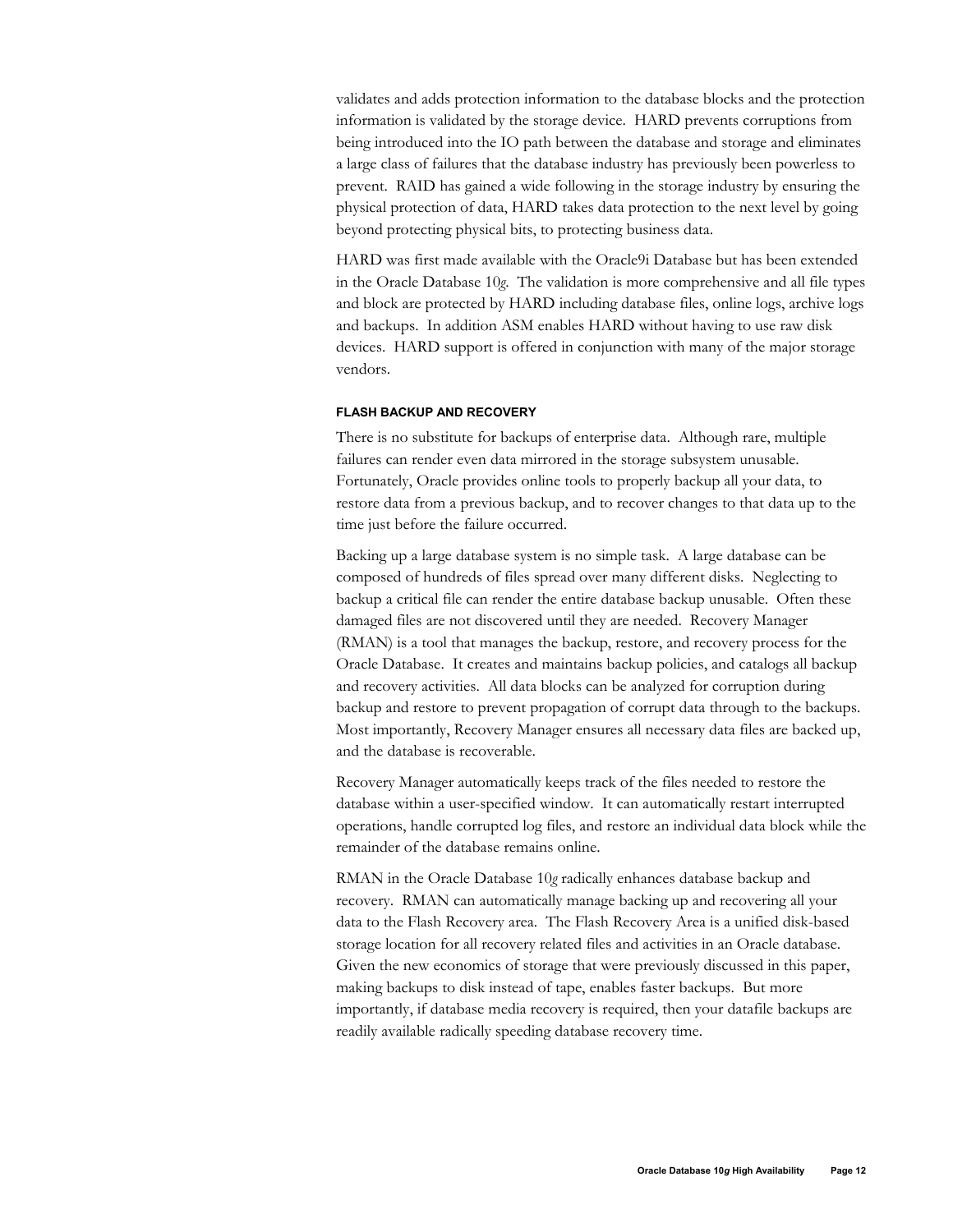Recovery Manager manages the recovery files in the Flash Recovery Area. RMAN will automatically create all backups in the Flash Recovery Area and manage the space. The archiver will write archive logs to the Flash Recovery Area and RMAN will automatically delete, or move to tape, obsolete backups and archive logs that are no longer required. If you set the RETENTION POLICY to a recovery window of 7 days, then RMAN will retain all backups required to recover the database 7 days back. If recovery to a time further than 7 days in the past is required RMAN will restore the data from tape. And Enterprise Manager provides a complete interface to drive Flash Backup and Recovery including implementing best practices.

Incremental backups have been part of RMAN since it was first released in the Oracle8 Database. Incremental backups provide the capability to backup only the changed blocks since the previous backup. Oracle Database 10*g* delivers the ability for faster incrementals with the implementation of block change tracking. The Oracle Database 10*g* tracks the physical location of all database changes. RMAN automatically use this change tracking information to determine which blocks need to be read during an incremental backup and directly access the block to back it up. The incremental backups can then be merged into a previously created image backup to minimize the time for recovery. A backup strategy based on incrementally updated backups keeps the time required for media recovery to a minimum. By making incremental backups with change tracking part of your backup strategy you can: reduce the amount of time needed for daily backups; save network bandwidth when backing up over a network; recover unlogged changes to database; reduce the backup file storage; and reduce the time for database recovery.

Oracle Database 10*g* backup and recovery also includes many other innovative capabilities including:

- Compression of backups.
- Automated failover to a previous backup when restore discovers a missing or corrupt backup.
- Automated recovery through a previous point in time recovery recovery through resetlogs.
- Automated creation of new files during recovery.
- Automated channel failover on backup or restore.
- Automated tablespace point-in-time recovery.
- Full DB "begin backup" command for faster mirror split.
- Improved Recovery Parallelism (2 to 4 times).
- Tablespace Rename.
- Proxy (third-party) Backup for archive logs.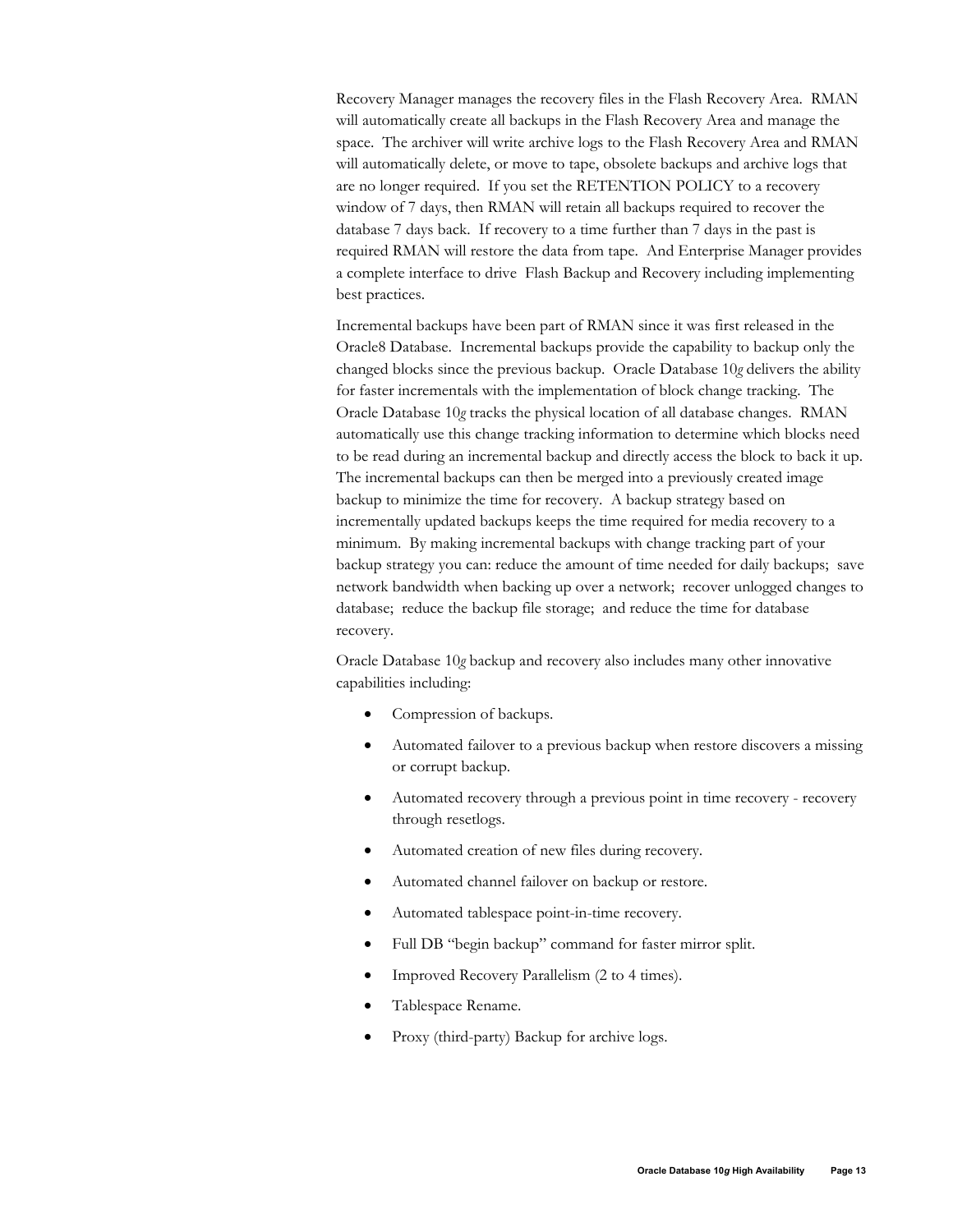- Time window based throttling of backups.
- Cross Platform Transportable Tablespaces.

## **PROTECTING AGAINST SITE FAILURES**

Data protection features provide protection from catastrophic events that cripple processing at a site for an extended period of time. Examples include file corruptions, natural disasters, power and communication outages, and even terrorism. The Oracle Database offers a variety of data protection solutions that provide the ability to create and maintain a local or remote copy of a production database. In the event of a corruption or disaster, users of the data can continue to function by accessing the remote database.

The simplest form of data protection is off-site storage of database backups. In the event a data center is unable to resume services in a reasonable amount of time, the backups can be restored on a system at another site, and users can connect to the backup system. Unfortunately, restoring backups on another system will be time consuming, and the backup may not be completely up-to-date. To more quickly recover and maintain continuous database service even in the event of a disaster, Oracle provides Data Guard.

#### **DATA GUARD**

Data Guard should be the foundation of any Oracle Database disaster recovery plan. Data Guard provides the ability to set up and maintain a standby copy of your production database. This standby database can be located a half a world away from the production database or in the same data center. Data Guard includes enhancements to automate complex tasks and provide significant monitoring, alerting and control mechanisms. It enables your database to survive a data center disaster. Data Guard also works transparently across GRID clusters as the servers can be added dynamically to the standby database in the event a failover is required.



*Figure 4: Data Guard Architecture*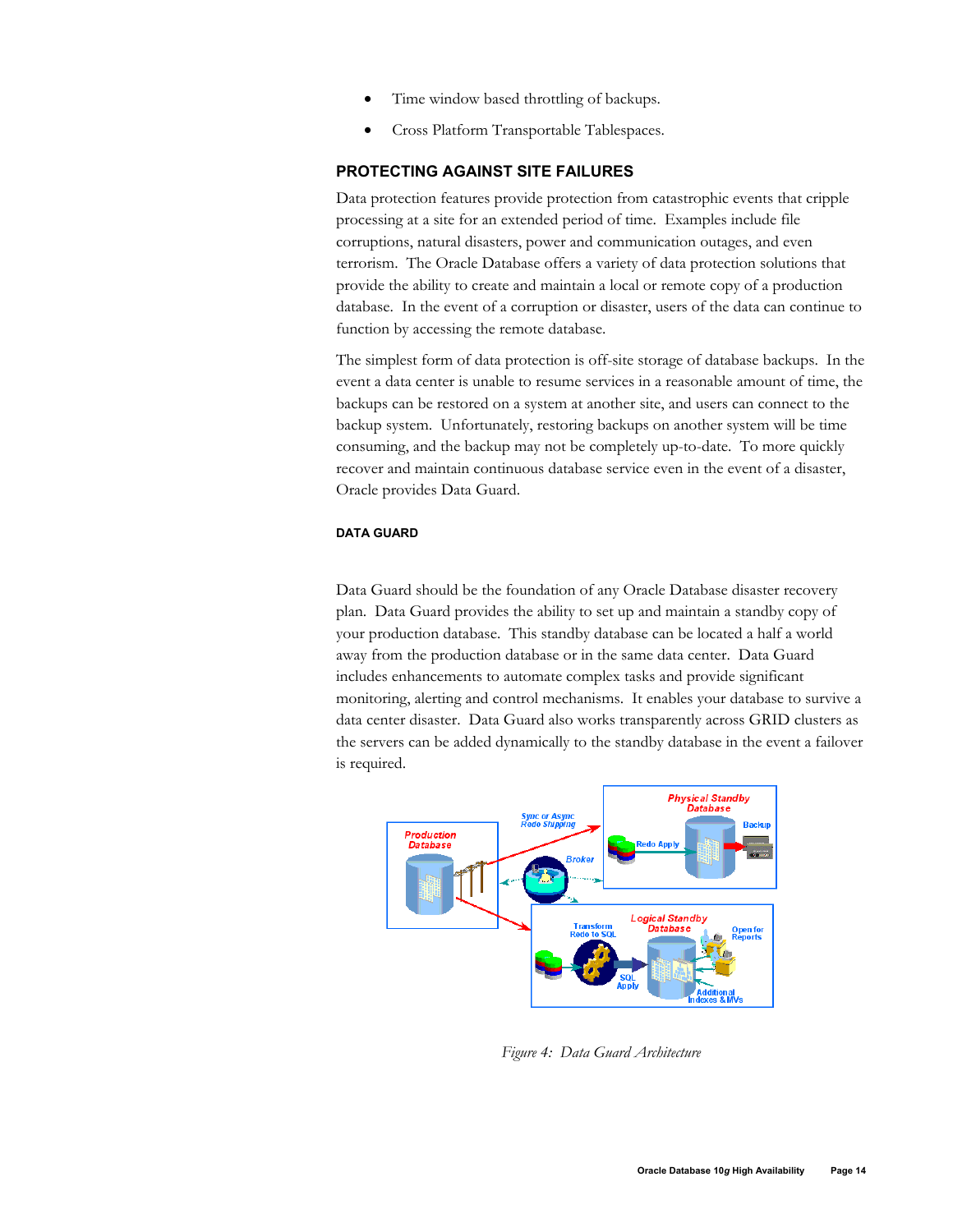#### **DATA GUARD REDO APPLY**

Data Guard in Redo Apply mode maintains a copy of a production database, called a physical standby database, and keeps it synchronized with the production database. The redo data from the primary database are shipped to the standby and physically applied via media recovery. The standby database is physically identical to the primary (although it may lag the primary). Additionally the standby database can be opened read-only so it can also be used to off load reporting work from the production database. Backup processing may also be offloaded from the production database as backups created at the standby database can be used to perform recovery of the production database.

Physical standby databases are good for providing protection from disasters and data errors. In the event of an error or disaster, the physical standby can be opened, and be used to provide data services to applications and end-users. Because the efficient media recovery mechanism is used to apply changes to the standby database, it is supported with every application, and can easily and efficiently keep up with even the largest transaction workloads.

#### **DATA GUARD SQL APPLY**

Data Guard in SQL Apply mode takes the Oracle archive logs, transforms them into SQL transactions, and then applies them to an open standby database. Although the standby database, called a logical standby database, may be physically different from the primary database, it is logically the same as the primary and it can be used to take over processing if the primary database is destroyed. Because transactions are applied using SQL to an open database, the standby can be used concurrently for other tasks, and can have a different physical structure than the production database. For example, the logical standby can be used for decision support, and be optimized for reporting by using additional indexes and materialized views that do not exist on the primary database.

Data Guard SQL Apply is most importantly a data protection feature. Data Guard in SQL Apply compares before-change values in the log files to the before-change values in the logical standby database providing a check against logical corruption. A logical standby database can therefore offer protection from the widest possible range of corruptions.

Because logical standby databases are open for read and write during recovery, it is possible to query the standby database while the changes in the redo logs are being applied.

#### **ZERO DATA LOSS LOG TRANSPORT**

The same log transport services are used by both physical and logical standby database components. Traditionally, archive logs are shipped from the primary to the standby as soon as they are created. Data Guard can synchronously write redo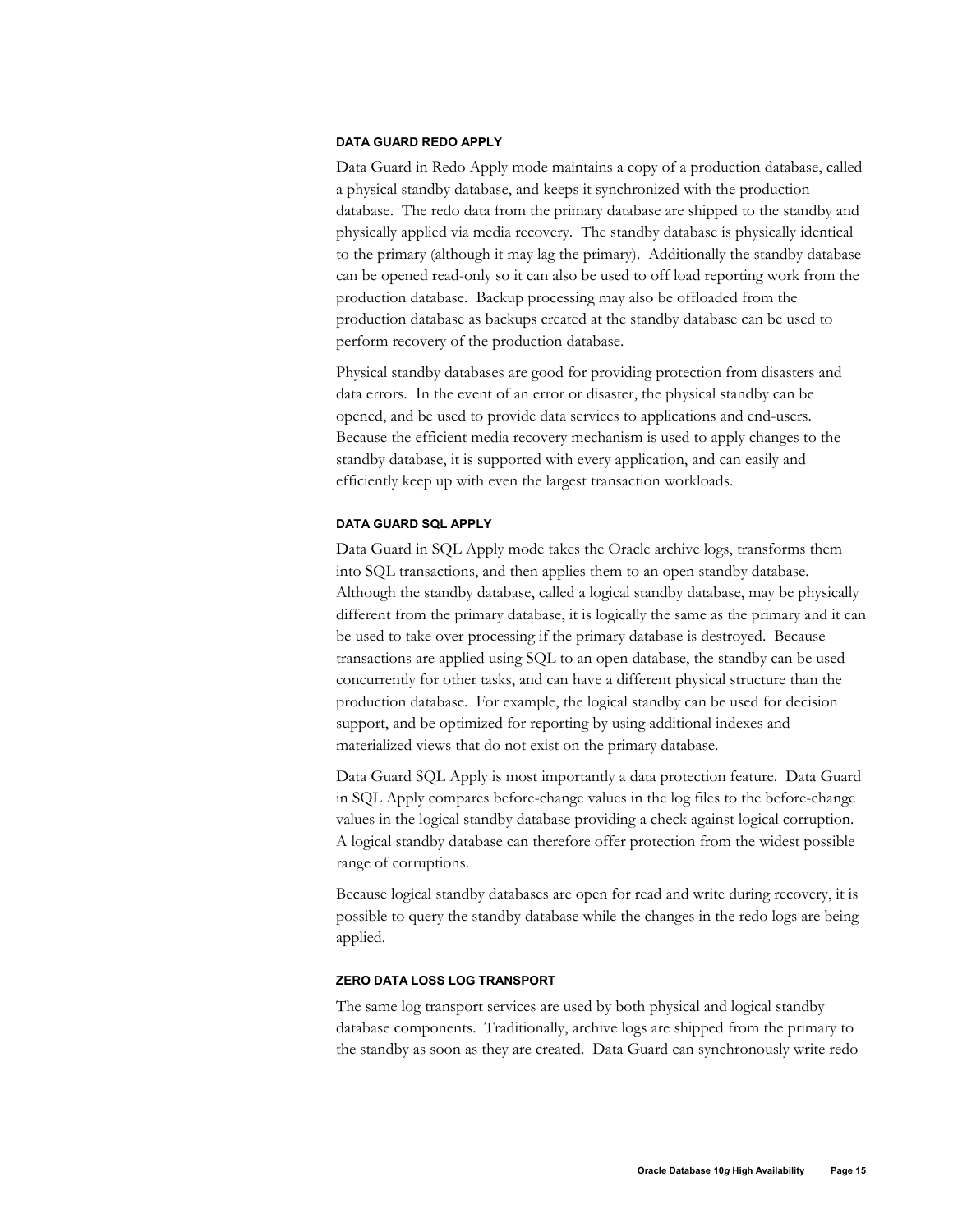log updates directly from the primary to the standby database. This provides a comprehensive "zero data loss" disaster recovery solution. Should a disaster strike at the primary site, all the redo necessary to preserve all transactions will be available for an application at the standby site.

Administrators may also choose to ship redo data asynchronously to the standby site. This will minimize any potential data loss while providing optimal performance over large distances, and provide protection from network failures.

## **REAL TIME APPLY AND FLASHBACK DATABASE**

New in Oracle Database 10*g* Data Guard is the Real Time apply feature and integration with Flashback Database. With the real time apply feature, log apply services can apply redo data on the standby database as soon as it is received from the primary database, without waiting for the current log file to be archived at the standby database. This enables standby databases to be closely synchronized with the primary database, enabling up-to-date and real-time reporting. This also enables faster switchover and failover times, which in turn reduces planned and unplanned downtime for the business. The DBA may also choose to use the Flashback Database feature of Oracle Database 10*g* on both the primary and standby database to quickly revert the databases to an earlier point-in-time to back out user errors. Alternatively, if the administrator decides to failover to a standby database, but those user errors were already applied to the standby database (because Real Time Apply was enabled), the administrator may simply Flashback the standby database to a safe point in time. The use of these two features eliminate the tradeoff some customers make between ensuring the standby database stays current and delaying redo apply to prevent human errors on the production database from propagating to the standby database.

#### **DATA GUARD BROKER**

Data Guard includes an easy to use GUI, the Data Guard Manager, which is part of Oracle's Enterprise Manager Grid Control. A command line interface that provides monitoring, automation, and management of the Data Guard components is also available. With a single mouse click the Data Guard Manager can fail over processing from the primary to either type of standby database. The Data Guard Manager makes it easy for the DBA to manage and operate the standby database. By facilitating activities such as failover and switchover, the possibility of errors is greatly reduced.

## **AVOIDING PLANNED DOWNTIME**

Planned downtime can be just as disruptive to operations, especially in global enterprises that support users in multiple time zones. In this case it is important to design a system to minimize planned interruptions. Planned downtime include routine operations, periodic maintenance, and new deployments.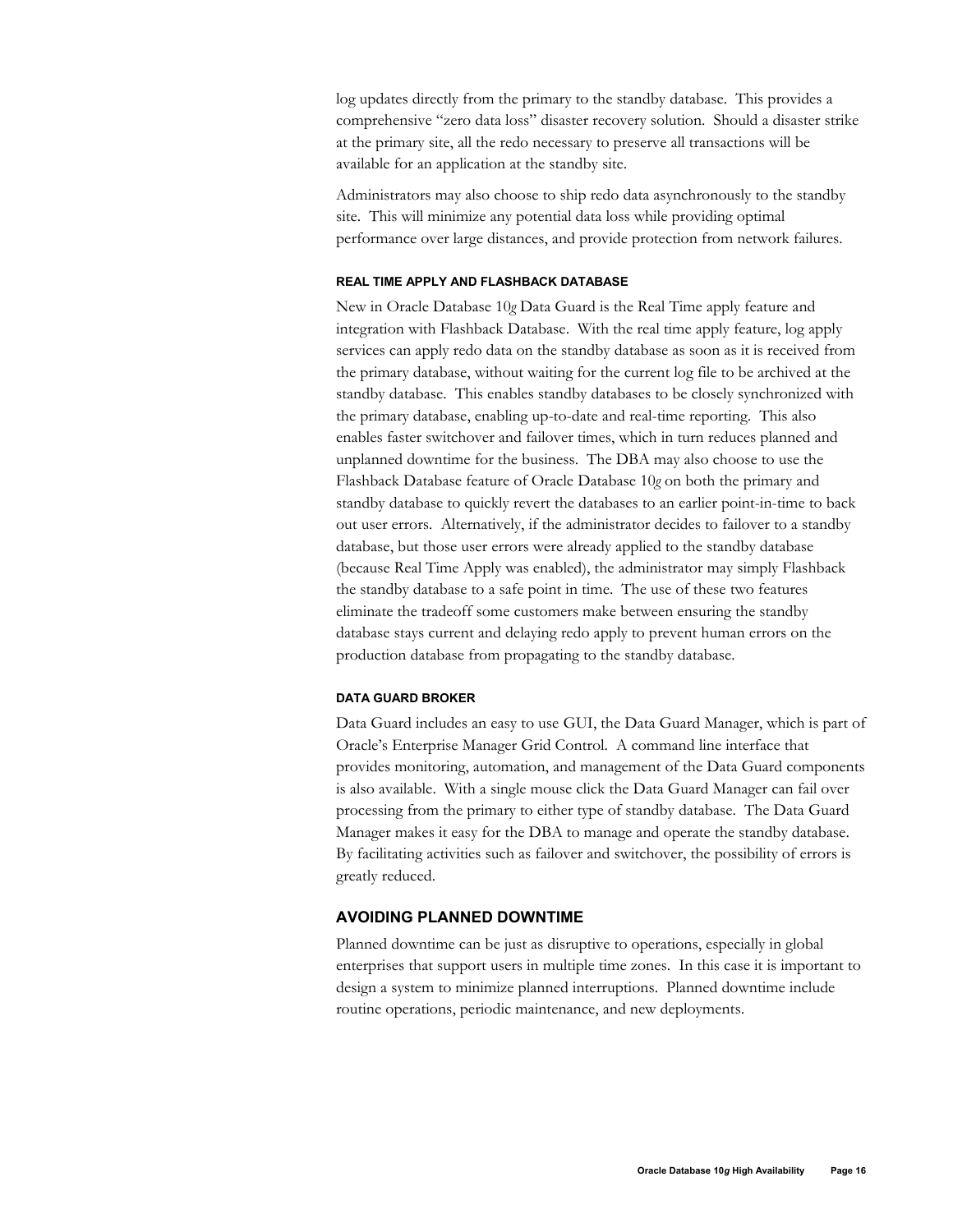Routine operations are frequent maintenance tasks that include backups, performance management, user and security management, and batch operations. Periodic maintenance, such as installing a patch or reconfiguring the system, is occasionally necessary to update the database, application, operating system, middleware, or network. New deployments such as major upgrades to the hardware, operating system, database, application, middleware, or network. It is important to consider not only the time to perform the upgrade, but also the effect the changes may have on the overall application.

The Internet has made it easy to share data globally, but brings new challenges and requirements for data availability. As global users access data 24 hours per day, maintenance windows have all but evaporated. Planned downtime is becoming as disruptive as unplanned downtime. There are no longer any windows of time during which users are not affected. When the volume of data stored in a database becomes very large, maintenance operations can be quite time consuming. It is important that these operations be performed without affecting the users of the data.

### **AVOIDING DOWNTIME FOR DATA CHANGES**



*Figure 5: Data Changes* 

#### **ONLINE SCHEMA AND DATA REORGANIZATION**

The Oracle Database supports many maintenance operations without disrupting database operations or users updating or accessing data. Indexes can be added, rebuilt, or defragmented while the database is online and end users are reading or updating data. Similarly, tables can be relocated or defragmented while online. Tables can be redefined, changing table types, adding, dropping or renaming columns, and changing storage parameters without interruption to end-users who are viewing or updating the underlying data. In the Oracle Database 10*g* this capability has been enhanced to:

support the easy cloning of indexes, grants, constraints, and other characteristics of the table;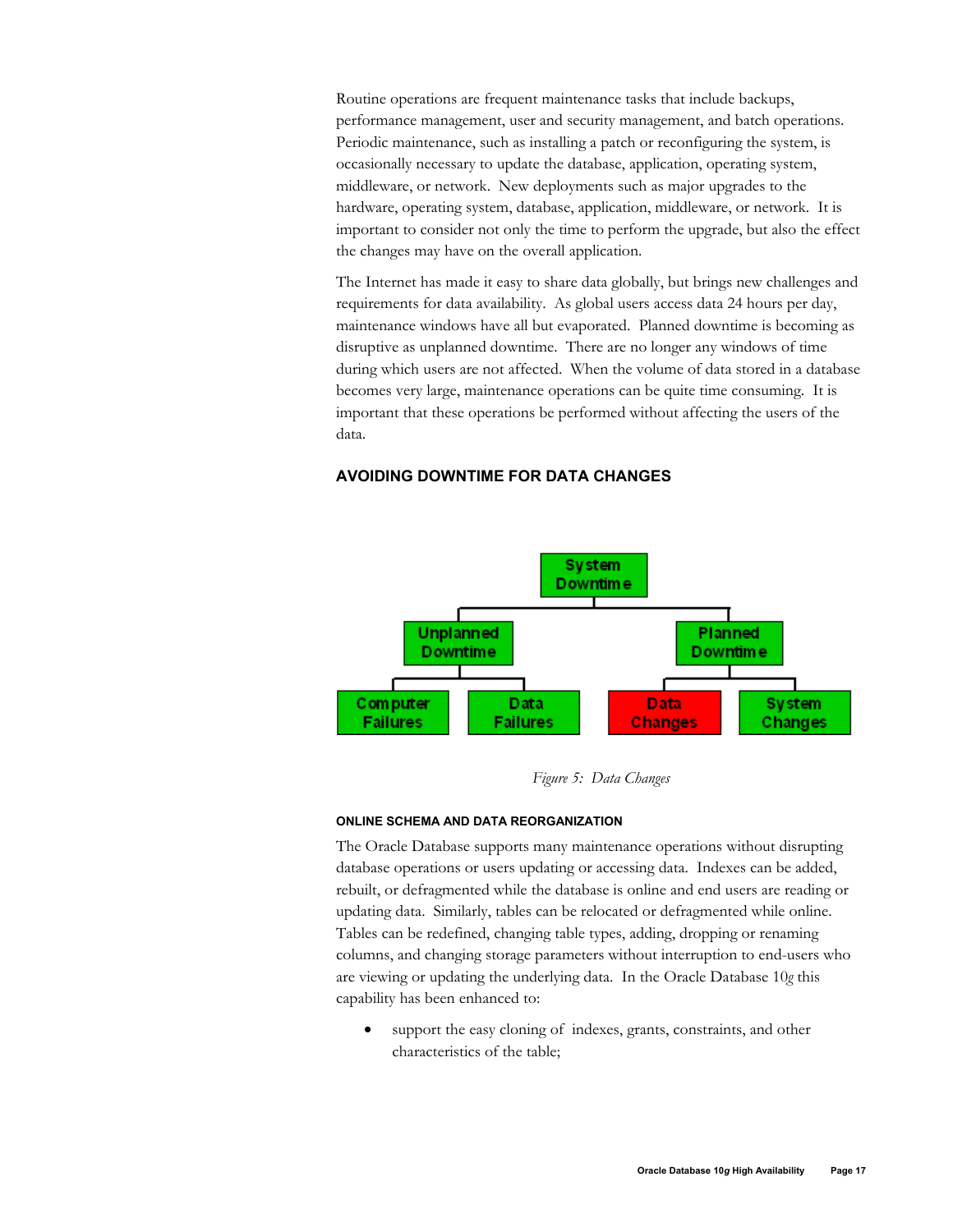- convert from the long to LOB datatype online; and
- allow unique indexes instead of requiring a primary key.

Java™ and PL/SQL™ stored procedures can be updated dynamically and Oracle manages all dependencies, to properly integrate the new procedures into the database, with no impact to end-user operations. In the Oracle Database 10*g* this capability has been enhanced to allow many kinds of tables changes to be made without recompiling stored procedures associated with that table.

#### **PARTITIONED TABLES AND INDEXES**

As databases grow larger, they may become extremely cumbersome to manage. The ability to partition database tables and indexes allows administrators to divide large tables up into smaller more manageable pieces. While most operations and schema changes can be made online, partitioning allows maintenance tasks to be performed one partition at a time. This allows the bulk of the data to be unaffected during maintenance. In addition, partitions enable the use of parallel execution to perform most operations much faster.

Another benefit of partitions is fault containment. A failure, such as a media failure or corruption, is contained to partitions resident on the failed disk. Only that partition is affected and needs to be recovered. This not only reduces the time to recover, but allows the other unaffected partitions to remain online while the failed partition is recovered.

Often, not all data in a large table has the same access characteristics. Pending orders may be accessed more frequently than closed orders, or analysis of last quarter's sales may be more common than analysis of sales from a quarter three years ago. Partitioning allows for intelligent storage management of data. Frequently accessed data can be stored on the fastest disks, and heavily accessed data can be striped across many drives.

#### **DYNAMIC RESOURCE PROVISIONING**

The Oracle Database continues to broaden support for dynamic reconfiguration enabling it to adapt to changes in demand and hardware with no disruption of service. The Oracle Database dynamically accommodates changes to hardware configurations such as:

- add and remove of processors from an SMP server;
- add and remove nodes in a RAC cluster;
- dynamically grow and shrink its shared memory allocation and automatically tune memory online;
- add and remove database disks online without disturbing database activities;
- automatically rebalance IO load across the database storage; and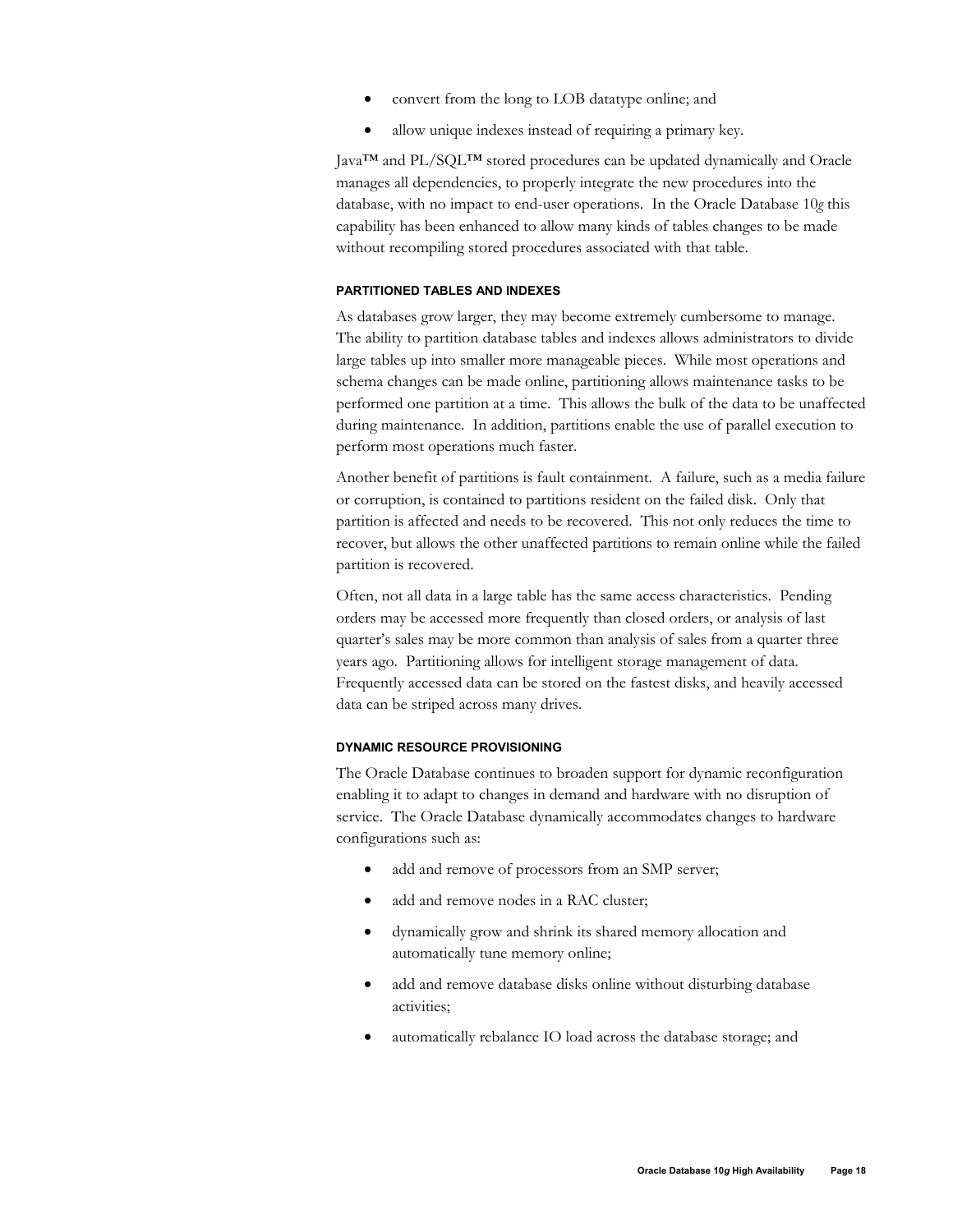• move datafiles online.

These capabilities truly provide no cost system changes and capacity on demand provisioning that is a fundamental requirement for enterprise Grid computing.

## **AVOIDING DOWNTIME FOR SYSTEM CHANGES**



*Figure 6: System Changes* 

## **ROLLING PATCH UPDATES**

The Oracle Database supports the application of patches to the nodes of a Real Application Clusters (RAC) system in a rolling fashion. The method by which this is done is shown below.



*Figure 7: Rolling Patch Updates*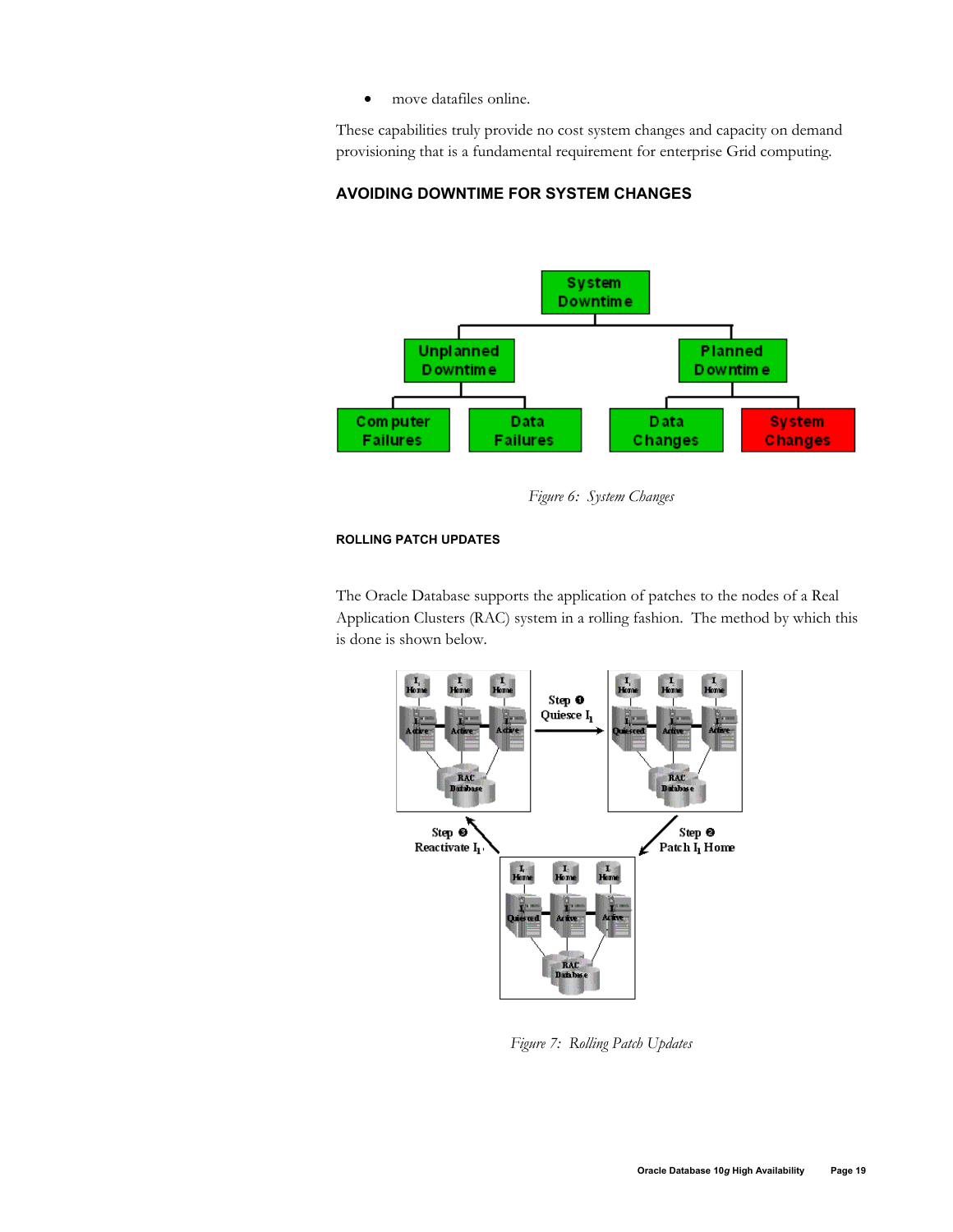A RAC system runs with all nodes actively processing transactions on the behalf of database clients (upper left hand RAC system in figure 7). Step 1 of the patch application procedure is to quiesce the first instance to which the patch is to be applied (instance 1 in this example). In step 2 an Oracle patch tool (opatch) is used to apply the patch to the quiesced instance (the Oracle Home for instance 1 is updated). In step 3 the patched instance is reactivated and rejoins the cluster. The RAC system is now running with one instance at a higher maintenance level than the other nodes in the cluster.

A RAC system can run in this mixed mode for an arbitrary period to ensure the patch corrects the original problem, and has not introduced some other problem. This procedure is then repeated for the remaining nodes in the cluster. When all nodes in the cluster have been patched the rolling patch update is complete and all nodes are running the same version of the Oracle Database software. In addition, opatch has the ability to "rollback" the application of a patch. If some aberrant behavior is observed on the updated instance, the offending patch can be uninstalled, or rolled back, without forcing a cluster-wide outage. The rollback procedure is the same as the patch apply procedure but opatch in this case removes a previously applied patch.

#### **ROLLING RELEASE UPGRADE**

The Oracle Database 10*g* supports the installation of database software upgrades, and the application of patchsets, in a rolling fashion – with near zero database downtime – by using Data Guard SQL Apply. The method by which this is done is shown below.



*Figure 8: Establish the Standby Database*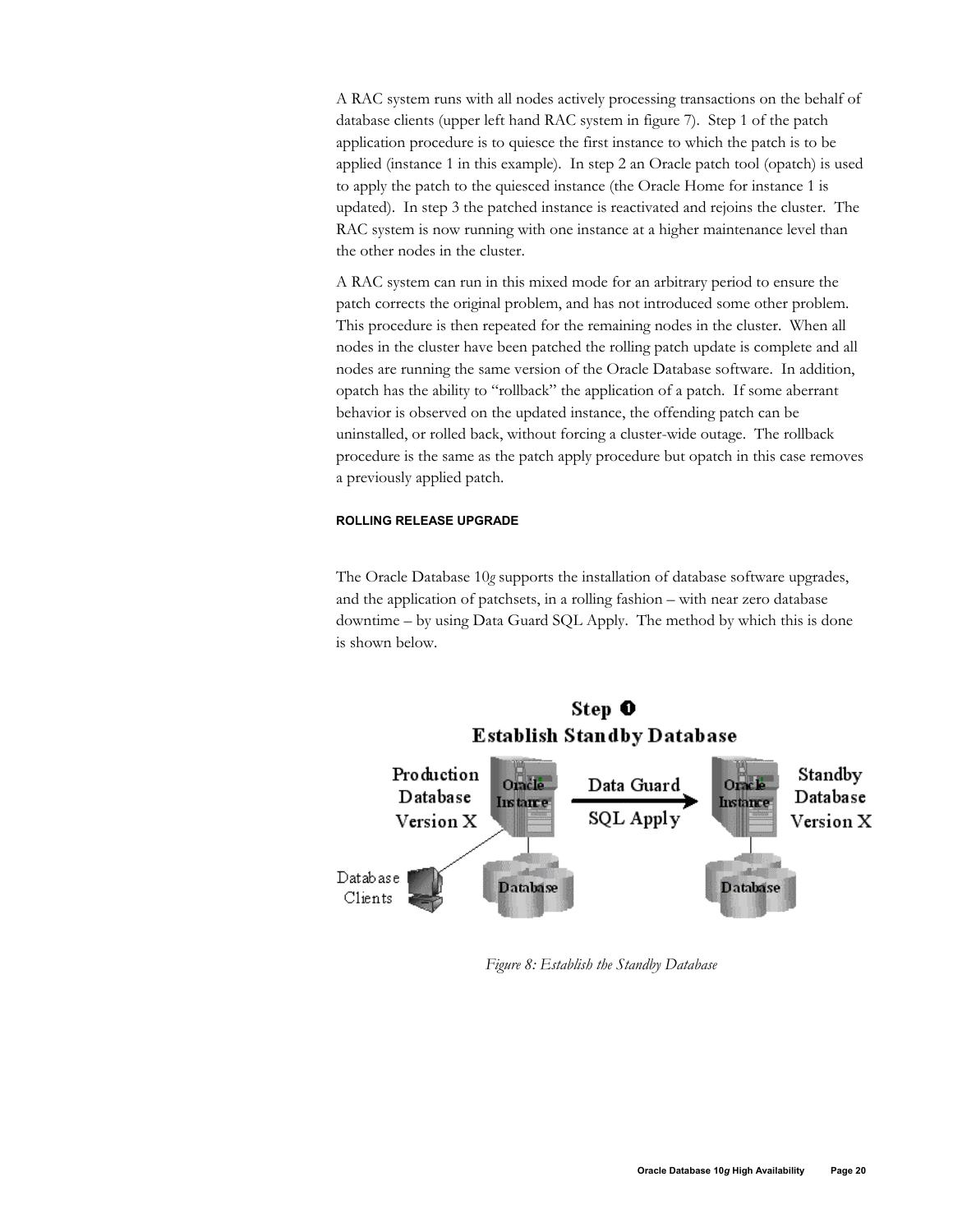After instantiating the standby database and configuring Data Guard to replicate changes made on the production database to the standby database, the standby database is upgraded.



*Figure 9: Upgrade the Standby Database* 

This configuration can run in this mixed mode for an arbitrary period to validate the upgrade in the production environment. When satisfied the upgraded software is operating properly, a database role reversal and switchover can be done.



*Figure 10: Role Reversal* 

The role reversal is composed of several sub-steps including: Data Guard switchover making the original standby database the production database; repointing the database clients to the new production database; upgrading the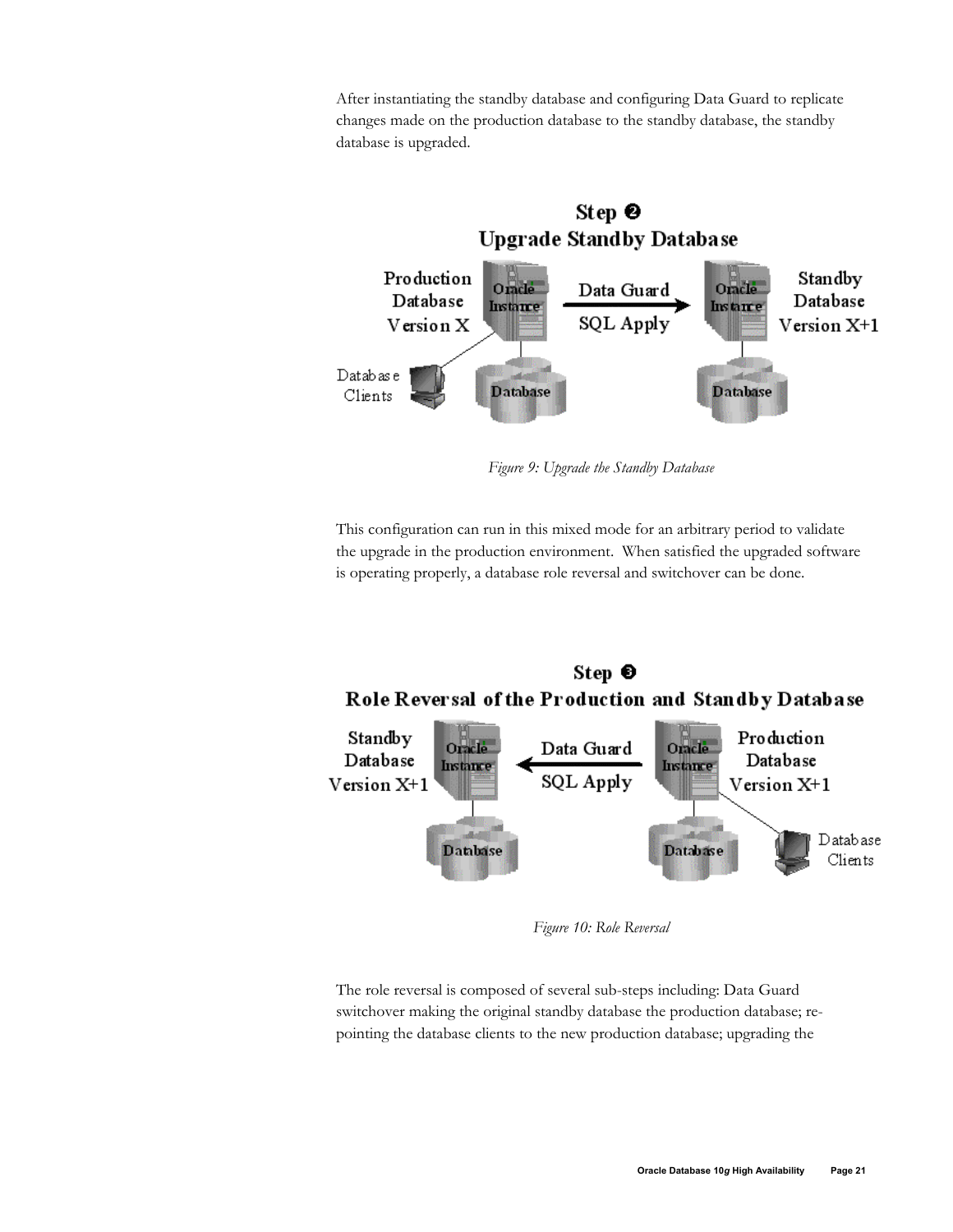standby database; and raising the compatibility level of both databases. There are several points during this process the configuration is run in a mixed mode to validate the upgrade. During those times the upgrade can be aborted and the software downgraded, without data loss. During the rolling upgrade the standby database is available for disaster recovery. For additional data protection during these steps, a second standby database may be used in the Data Guard configuration.

By supporting rolling upgrades and rolling patch updates, Oracle has eliminated a large portion of the maintenance windows DBAs reserve for administrative tasks, and enables 24x7 operation of their enterprise.

## **MAXIMUM AVAILABILITY ARCHITECTURE (MAA) BEST PRACTICES**

Operational best practices are key to the successful implementation of IT infrastructure. Technology alone is not enough. Oracle's Maximum Availability Architecture (MAA) is a fully integrated and proven blueprint for building highly available systems. Enterprises that have based their system architecture on MAA find they can quickly and efficiently design and deploy applications that meet their business requirements for system availability. MAA encompasses specific design and configuration recommendations, which have been extensively reviewed and tested to ensure optimum system availability and reliability. The MAA blueprint examines and details the combined use of key Oracle Database features for high availability including Real Application Clusters, Data Guard, Recovery Manager, and Enterprise Manager. It also addresses the configuration and integration of other critical components of highly available systems including servers, storage, networking, and the application server. Each of these features individually provides Oracle customer's solutions for high availability. The right combination of these, fully integrated and following the Maximum Availability Architecture, results in a system with maximum availability and is the unbreakable solution.

The MAA best practices guide is being extended and will become a standard part of the Oracle Database 10*g* documentation set. You can find more information on MAA at http://otn.oracle.com/deploy/availability/htdocs/maa.htm

## **CONCLUSION**

As the key component of your IT infrastructure the Oracle Database provides the features and tools to ensure data access and availability for mission critical applications. The Oracle Database 10*g* includes important and revolutionary availability features to ensure your data and database are available whenever and wherever it is needed. And the Grid capabilities provided make certain that the cost to deploy your database environment and adapt to changing business needs are assured.